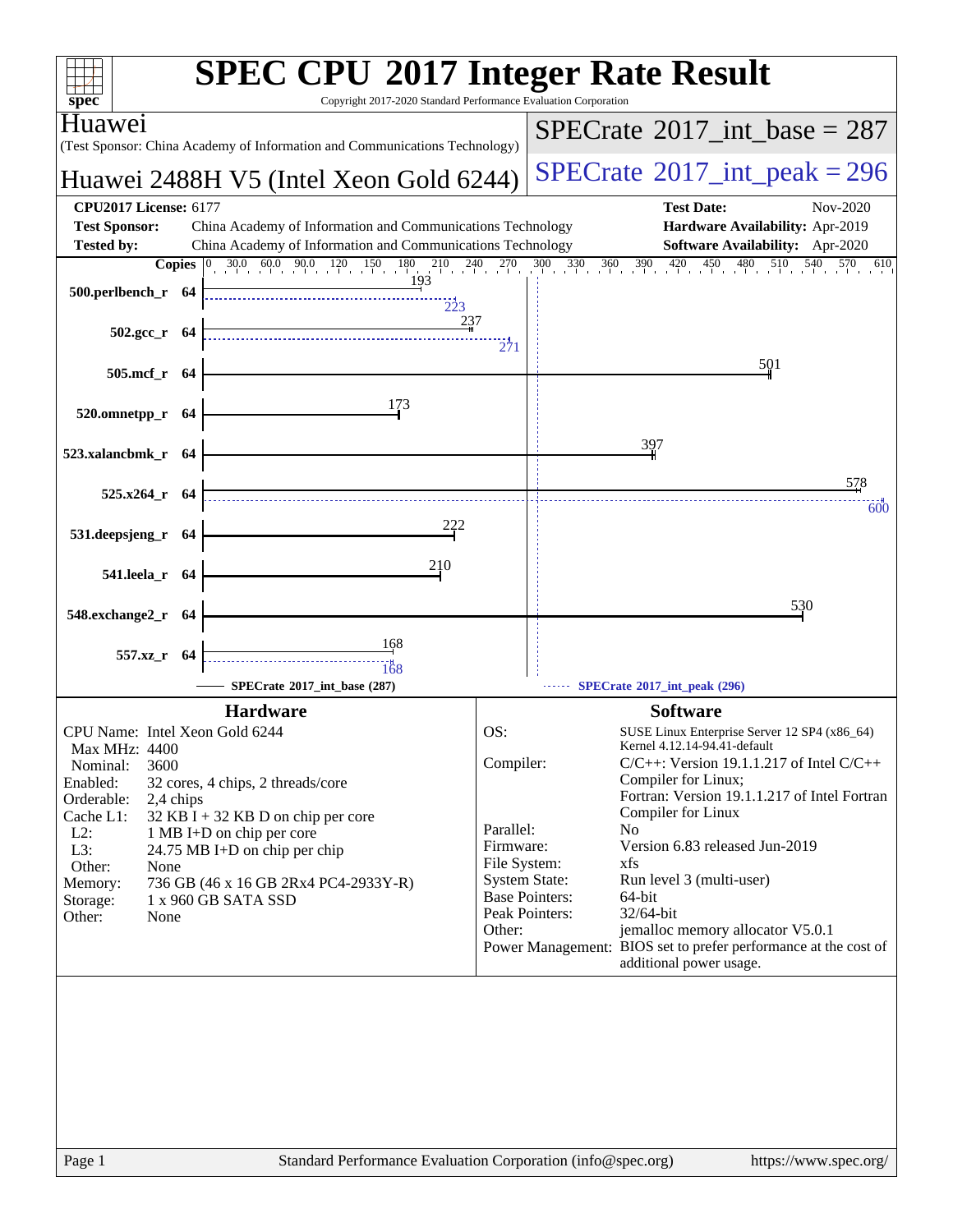

Copyright 2017-2020 Standard Performance Evaluation Corporation

#### Huawei

(Test Sponsor: China Academy of Information and Communications Technology)

Huawei 2488H V5 (Intel Xeon Gold  $6244$ ) [SPECrate](http://www.spec.org/auto/cpu2017/Docs/result-fields.html#SPECrate2017intpeak)<sup>®</sup>[2017\\_int\\_peak = 2](http://www.spec.org/auto/cpu2017/Docs/result-fields.html#SPECrate2017intpeak)96  $SPECTate$ <sup>®</sup>[2017\\_int\\_base =](http://www.spec.org/auto/cpu2017/Docs/result-fields.html#SPECrate2017intbase) 287

#### **[CPU2017 License:](http://www.spec.org/auto/cpu2017/Docs/result-fields.html#CPU2017License)** 6177 **[Test Date:](http://www.spec.org/auto/cpu2017/Docs/result-fields.html#TestDate)** Nov-2020

**[Test Sponsor:](http://www.spec.org/auto/cpu2017/Docs/result-fields.html#TestSponsor)** China Academy of Information and Communications Technology **[Hardware Availability:](http://www.spec.org/auto/cpu2017/Docs/result-fields.html#HardwareAvailability)** Apr-2019 **[Tested by:](http://www.spec.org/auto/cpu2017/Docs/result-fields.html#Testedby)** China Academy of Information and Communications Technology **[Software Availability:](http://www.spec.org/auto/cpu2017/Docs/result-fields.html#SoftwareAvailability)** Apr-2020

### **[Results Table](http://www.spec.org/auto/cpu2017/Docs/result-fields.html#ResultsTable)**

| <b>Base</b>                       |               |                |       |                | <b>Peak</b> |                |       |               |                |              |                |              |                |              |
|-----------------------------------|---------------|----------------|-------|----------------|-------------|----------------|-------|---------------|----------------|--------------|----------------|--------------|----------------|--------------|
| <b>Benchmark</b>                  | <b>Copies</b> | <b>Seconds</b> | Ratio | <b>Seconds</b> | Ratio       | <b>Seconds</b> | Ratio | <b>Copies</b> | <b>Seconds</b> | <b>Ratio</b> | <b>Seconds</b> | <b>Ratio</b> | <b>Seconds</b> | <b>Ratio</b> |
| $500.$ perlbench r                | 64            | 530            | 192   | 529            | 193         | 529            | 193   | 64            | 457            | 223          | 457            | 223          | 456            | 223          |
| $502.\text{gcc}$ <sub>r</sub>     | 64            | 385            | 235   | 382            | 237         | 381            | 238   | 64            | 335            | 270          | 334            | 271          | 334            | 271          |
| $505$ .mcf r                      | 64            | 207            | 500   | 206            | 502         | 206            | 501   | 64            | 207            | 500          | 206            | 502          | 206            | 501          |
| 520.omnetpp_r                     | 64            | 485            | 173   | 487            | 173         | 484            | 173   | 64            | 485            | 173          | 487            | 173          | 484            | 173          |
| 523.xalancbmk r                   | 64            | 170            | 397   | 170            | 397         | 169            | 399   | 64            | 170            | 397          | 170            | 397          | 169            | 399          |
| 525.x264 r                        | 64            | 194            | 577   | 194            | 578         | 193            | 581   | 64            | 187            | 600          | 186            | 602          | 187            | 600          |
| 531.deepsjeng_r                   | 64            | 330            | 222   | 331            | 222         | 331            | 221   | 64            | 330            | 222          | 331            | 222          | 331            | 221          |
| 541.leela_r                       | 64            | 505            | 210   | 506            | 210         | 506            | 209   | 64            | 505            | 210          | 506            | 210          | 506            | 209          |
| 548.exchange2_r                   | 64            | 317            | 530   | 317            | 530         | 316            | 531   | 64            | 317            | 530          | 317            | 530          | 316            | 531          |
| 557.xz r                          | 64            | 412            | 168   | 412            | 168         | 412            | 168   | 64            | 412            | 168          | 417            | 166          | 411            | 168          |
| $SPECrate^{\circ}2017$ int base = |               |                | 287   |                |             |                |       |               |                |              |                |              |                |              |
| ------                            | .             |                |       |                |             |                |       |               |                |              |                |              |                |              |

**[SPECrate](http://www.spec.org/auto/cpu2017/Docs/result-fields.html#SPECrate2017intpeak)[2017\\_int\\_peak =](http://www.spec.org/auto/cpu2017/Docs/result-fields.html#SPECrate2017intpeak) 296**

Results appear in the [order in which they were run](http://www.spec.org/auto/cpu2017/Docs/result-fields.html#RunOrder). Bold underlined text [indicates a median measurement](http://www.spec.org/auto/cpu2017/Docs/result-fields.html#Median).

### **[Compiler Notes](http://www.spec.org/auto/cpu2017/Docs/result-fields.html#CompilerNotes)**

 The inconsistent Compiler version information under Compiler Version section is due to a discrepancy in Intel Compiler. The correct version of C/C++ compiler is: Version 19.1.1.217 Build 20200306 Compiler for Linux The correct version of Fortran compiler is: Version 19.1.1.217 Build 20200306 Compiler for Linux

### **[Submit Notes](http://www.spec.org/auto/cpu2017/Docs/result-fields.html#SubmitNotes)**

 The numactl mechanism was used to bind copies to processors. The config file option 'submit' was used to generate numactl commands to bind each copy to a specific processor. For details, please see the config file.

### **[Operating System Notes](http://www.spec.org/auto/cpu2017/Docs/result-fields.html#OperatingSystemNotes)**

Stack size set to unlimited using "ulimit -s unlimited"

### **[Environment Variables Notes](http://www.spec.org/auto/cpu2017/Docs/result-fields.html#EnvironmentVariablesNotes)**

```
Environment variables set by runcpu before the start of the run:
LD_LIBRARY_PATH =
      "/opt/intel/compilers_and_libraries_2020.1.217/linux/compiler/lib/intel6
      4:/opt/intel/compilers_and_libraries_2020.1.217/linux/compiler/lib/ia32:
      /usr/local/jemalloc32-5.0.1"
MALLOC_CONF = "retain:true"
```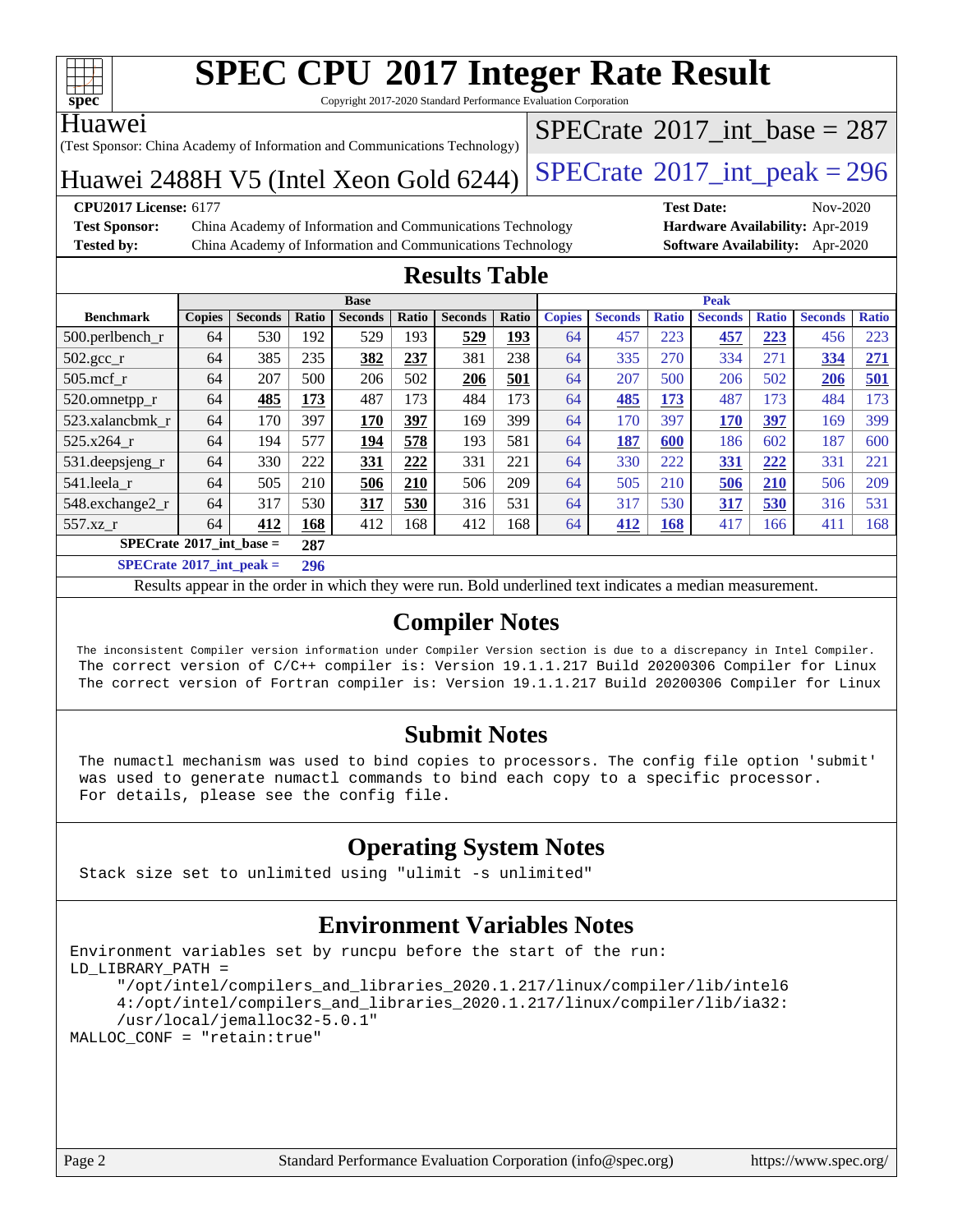| ч | ۰ |  |
|---|---|--|

Copyright 2017-2020 Standard Performance Evaluation Corporation

(Test Sponsor: China Academy of Information and Communications Technology) Huawei Huawei 2488H V5 (Intel Xeon Gold  $6244$ ) [SPECrate](http://www.spec.org/auto/cpu2017/Docs/result-fields.html#SPECrate2017intpeak)<sup>®</sup>[2017\\_int\\_peak = 2](http://www.spec.org/auto/cpu2017/Docs/result-fields.html#SPECrate2017intpeak)96  $SPECTate$ <sup>®</sup>[2017\\_int\\_base =](http://www.spec.org/auto/cpu2017/Docs/result-fields.html#SPECrate2017intbase) 287 **[CPU2017 License:](http://www.spec.org/auto/cpu2017/Docs/result-fields.html#CPU2017License)** 6177 **[Test Date:](http://www.spec.org/auto/cpu2017/Docs/result-fields.html#TestDate)** Nov-2020 **[Test Sponsor:](http://www.spec.org/auto/cpu2017/Docs/result-fields.html#TestSponsor)** China Academy of Information and Communications Technology **[Hardware Availability:](http://www.spec.org/auto/cpu2017/Docs/result-fields.html#HardwareAvailability)** Apr-2019 **[Tested by:](http://www.spec.org/auto/cpu2017/Docs/result-fields.html#Testedby)** China Academy of Information and Communications Technology **[Software Availability:](http://www.spec.org/auto/cpu2017/Docs/result-fields.html#SoftwareAvailability)** Apr-2020 **[General Notes](http://www.spec.org/auto/cpu2017/Docs/result-fields.html#GeneralNotes)** Transparent Huge Pages enabled by default Prior to runcpu invocation Filesystem page cache synced and cleared with: sync; echo 3> /proc/sys/vm/drop\_caches runcpu command invoked through numactl i.e.: numactl --interleave=all runcpu <etc> NA: The test sponsor attests, as of date of publication, that CVE-2017-5754 (Meltdown) is mitigated in the system as tested and documented. Yes: The test sponsor attests, as of date of publication, that CVE-2017-5753 (Spectre variant 1) is mitigated in the system as tested and documented. Yes: The test sponsor attests, as of date of publication, that CVE-2017-5715 (Spectre variant 2) is mitigated in the system as tested and documented. jemalloc, a general purpose malloc implementation built with the RedHat Enterprise 7.5, and the system compiler gcc 4.8.5 sources available from jemalloc.net or<https://github.com/jemalloc/jemalloc/releases> **[Platform Notes](http://www.spec.org/auto/cpu2017/Docs/result-fields.html#PlatformNotes)** BIOS configuration: Power Policy Set to Performance SNC Set to Enabled IMC Interleaving Set to 1-way Interleave XPT Prefetch Set to Enabled Sysinfo program /spec2017/bin/sysinfo Rev: r6365 of 2019-08-21 295195f888a3d7edb1e6e46a485a0011 running on linux-mb4p Fri Nov 6 18:37:48 2020 SUT (System Under Test) info as seen by some common utilities. For more information on this section, see <https://www.spec.org/cpu2017/Docs/config.html#sysinfo> From /proc/cpuinfo model name : Intel(R) Xeon(R) Gold 6244 CPU @ 3.60GHz 4 "physical id"s (chips) 64 "processors" cores, siblings (Caution: counting these is hw and system dependent. The following excerpts from /proc/cpuinfo might not be reliable. Use with caution.) cpu cores : 8 siblings : 16 physical 0: cores 1 2 3 9 18 24 27 physical 1: cores 2 9 17 19 20 25 26 27 physical 2: cores 1 2 4 8 11 18 19 24 physical 3: cores 1 2 3 4 9 11 25 27 From lscpu: **(Continued on next page)**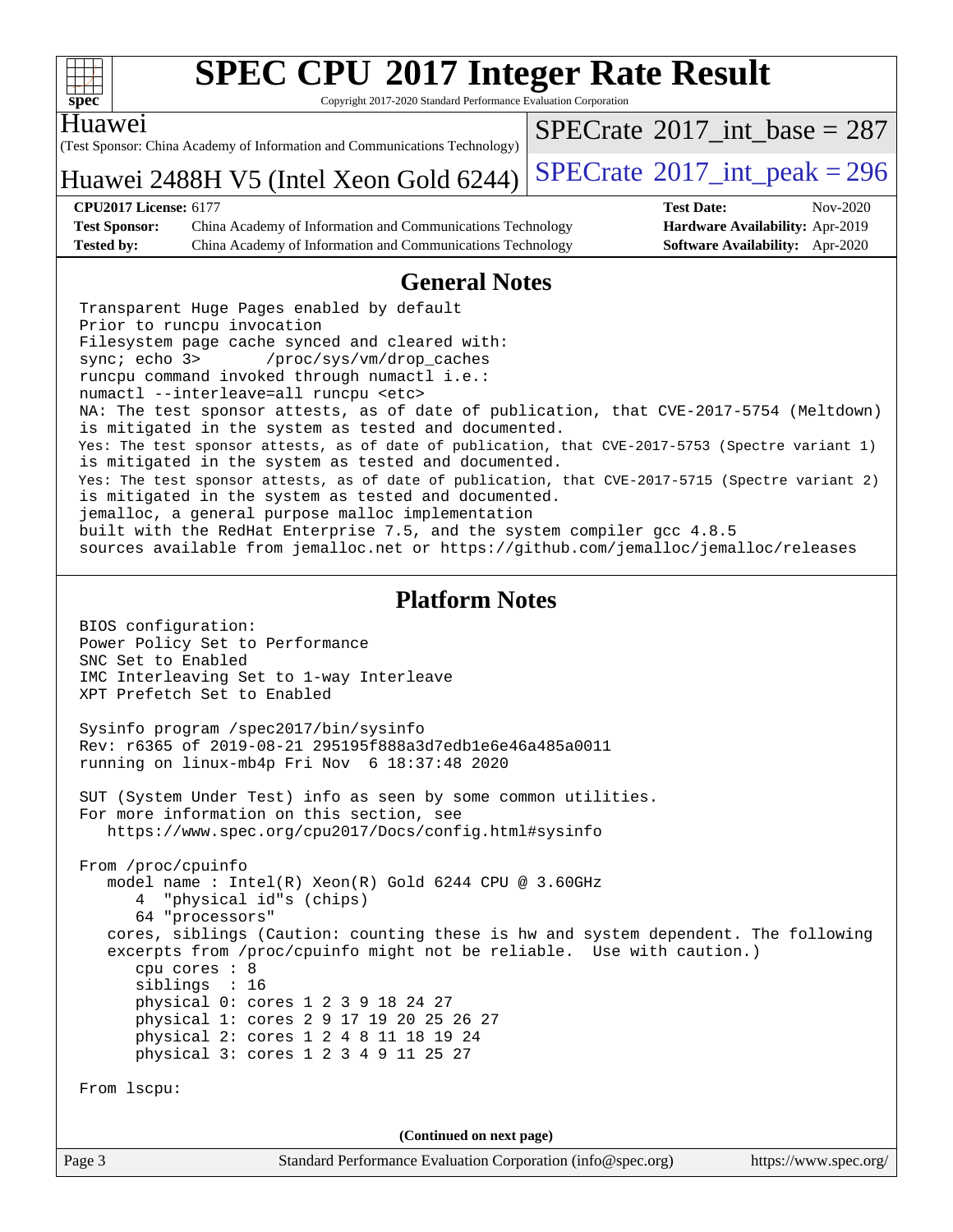

Copyright 2017-2020 Standard Performance Evaluation Corporation

Huawei

(Test Sponsor: China Academy of Information and Communications Technology)

Huawei 2488H V5 (Intel Xeon Gold  $6244$ ) [SPECrate](http://www.spec.org/auto/cpu2017/Docs/result-fields.html#SPECrate2017intpeak)<sup>®</sup>[2017\\_int\\_peak = 2](http://www.spec.org/auto/cpu2017/Docs/result-fields.html#SPECrate2017intpeak)96

 $SPECTate$ <sup>®</sup>[2017\\_int\\_base =](http://www.spec.org/auto/cpu2017/Docs/result-fields.html#SPECrate2017intbase) 287

**[Test Sponsor:](http://www.spec.org/auto/cpu2017/Docs/result-fields.html#TestSponsor)** China Academy of Information and Communications Technology **[Hardware Availability:](http://www.spec.org/auto/cpu2017/Docs/result-fields.html#HardwareAvailability)** Apr-2019 **[Tested by:](http://www.spec.org/auto/cpu2017/Docs/result-fields.html#Testedby)** China Academy of Information and Communications Technology **[Software Availability:](http://www.spec.org/auto/cpu2017/Docs/result-fields.html#SoftwareAvailability)** Apr-2020

**[CPU2017 License:](http://www.spec.org/auto/cpu2017/Docs/result-fields.html#CPU2017License)** 6177 **[Test Date:](http://www.spec.org/auto/cpu2017/Docs/result-fields.html#TestDate)** Nov-2020

#### **[Platform Notes \(Continued\)](http://www.spec.org/auto/cpu2017/Docs/result-fields.html#PlatformNotes)**

| Architecture:                                 | x86 64                                                            |
|-----------------------------------------------|-------------------------------------------------------------------|
| $CPU op-mode(s):$                             | $32$ -bit, $64$ -bit                                              |
| Byte Order:                                   | Little Endian                                                     |
| CPU(s):                                       | 64                                                                |
| On-line $CPU(s)$ list:                        | $0 - 63$                                                          |
| Thread( $s$ ) per core:                       | 2                                                                 |
| $Core(s)$ per socket:                         | 8                                                                 |
| Socket(s):                                    | 4                                                                 |
| NUMA $node(s):$                               | 8                                                                 |
| Vendor ID:                                    | GenuineIntel                                                      |
| CPU family:                                   | 6                                                                 |
| Model:                                        | 85                                                                |
| Model name:                                   | $Intel(R)$ Xeon $(R)$ Gold 6244 CPU @ 3.60GHz                     |
| Stepping:                                     | 7                                                                 |
| CPU MHz:                                      | 3600.000                                                          |
| $CPU$ $max$ $MHz$ :                           | 4400.0000                                                         |
| CPU min MHz:                                  | 1200.0000                                                         |
| BogoMIPS:                                     | 7200.00                                                           |
| Virtualization:                               | $VT - x$                                                          |
| $L1d$ cache:                                  | 32K                                                               |
| Lli cache:                                    | 32K                                                               |
| L2 cache:                                     | 1024K                                                             |
| L3 cache:                                     | 25344K                                                            |
| NUMA node0 CPU(s): 0,1,4,6,32,33,36,38        |                                                                   |
| NUMA nodel CPU(s): 2, 3, 5, 7, 34, 35, 37, 39 |                                                                   |
| NUMA node2 CPU(s):                            | 8-10,13,40-42,45                                                  |
| NUMA node3 CPU(s):                            | 11, 12, 14, 15, 43, 44, 46, 47                                    |
| NUMA node4 CPU(s):                            | 16,17,19,23,48,49,51,55                                           |
| NUMA node5 CPU(s):                            | 18, 20 - 22, 50, 52 - 54                                          |
| NUMA node6 CPU(s):                            | 24, 25, 28, 30, 56, 57, 60, 62                                    |
| NUMA node7 CPU(s):                            | 26,27,29,31,58,59,61,63                                           |
| Flags:                                        | fpu vme de pse tsc msr pae mce cx8 apic sep                       |
|                                               | pat pse36 clflush dts acpi mmx fxsr sse sse2 ss ht tm pbe syscall |

mtrr pge mca cmov pat pse36 clflush dts acpi mmx fxsr sse sse2 ss ht tm pbe syscall nx pdpe1gb rdtscp lm constant\_tsc art arch\_perfmon pebs bts rep\_good nopl xtopology nonstop\_tsc cpuid aperfmperf pni pclmulqdq dtes64 ds\_cpl vmx smx est tm2 ssse3 sdbg fma cx16 xtpr pdcm pcid dca sse4\_1 sse4\_2 x2apic movbe popcnt tsc\_deadline\_timer aes xsave avx f16c rdrand lahf\_lm abm 3dnowprefetch cpuid\_fault epb cat\_l3 cdp\_l3 invpcid\_single ssbd mba ibrs ibpb stibp tpr\_shadow vnmi flexpriority ept vpid fsgsbase tsc\_adjust bmi1 hle avx2 smep bmi2 erms invpcid rtm cqm mpx rdt\_a avx512f avx512dq rdseed adx smap clflushopt clwb intel\_pt avx512cd avx512bw avx512vl xsaveopt xsavec xgetbv1 xsaves cqm\_llc cqm\_occup\_llc cqm\_mbm\_total cqm\_mbm\_local dtherm ida arat pln pts pku ospke avx512\_vnni flush\_l1d arch\_capabilities

 /proc/cpuinfo cache data cache size : 25344 KB

From numactl --hardware WARNING: a numactl 'node' might or might not correspond to a

**(Continued on next page)**

Page 4 Standard Performance Evaluation Corporation [\(info@spec.org\)](mailto:info@spec.org) <https://www.spec.org/>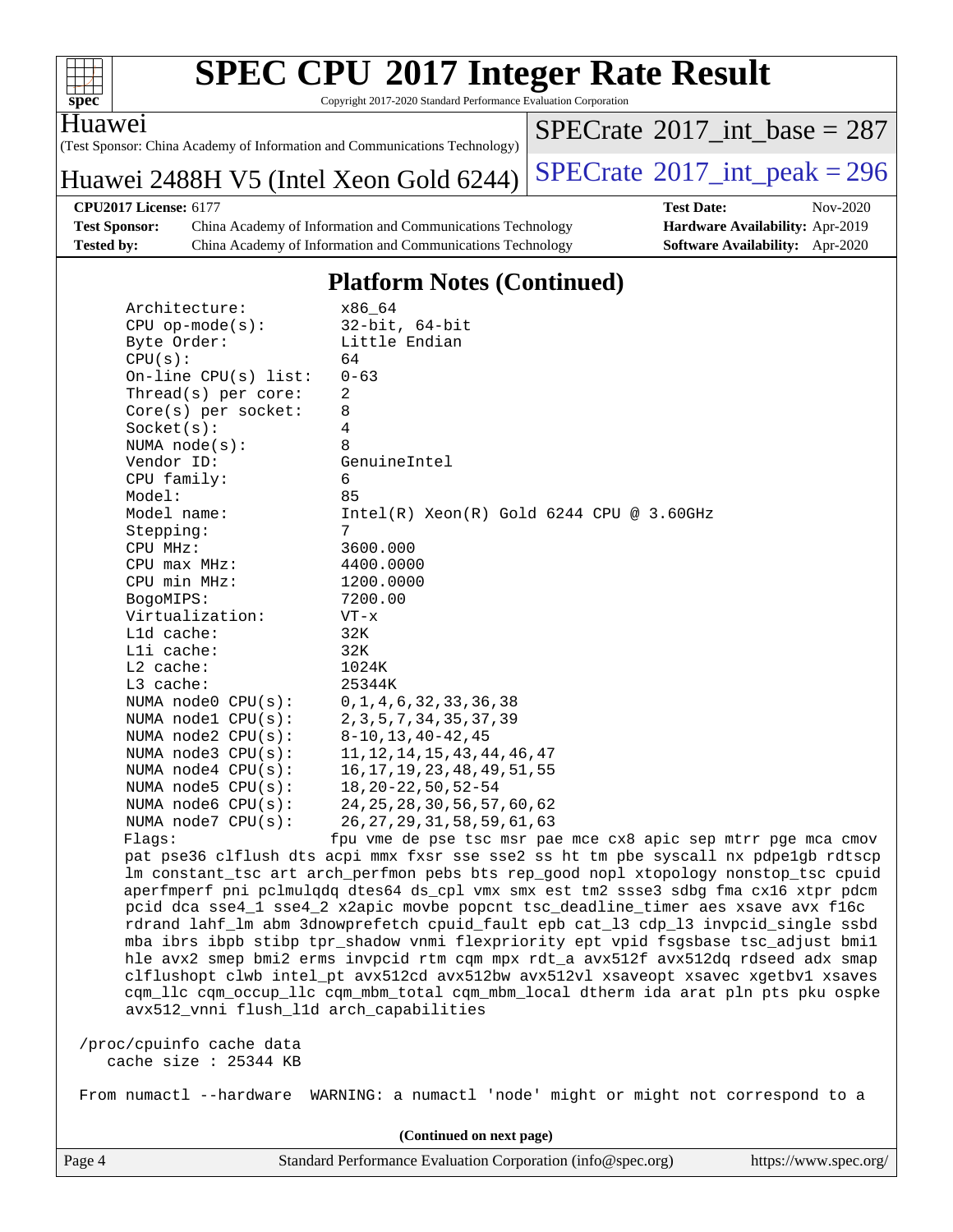

Copyright 2017-2020 Standard Performance Evaluation Corporation

Huawei

(Test Sponsor: China Academy of Information and Communications Technology)

 $SPECrate$ <sup>®</sup>[2017\\_int\\_base =](http://www.spec.org/auto/cpu2017/Docs/result-fields.html#SPECrate2017intbase) 287

## Huawei 2488H V5 (Intel Xeon Gold 6244) [SPECrate](http://www.spec.org/auto/cpu2017/Docs/result-fields.html#SPECrate2017intpeak)®[2017\\_int\\_peak = 2](http://www.spec.org/auto/cpu2017/Docs/result-fields.html#SPECrate2017intpeak)96

**[CPU2017 License:](http://www.spec.org/auto/cpu2017/Docs/result-fields.html#CPU2017License)** 6177 **[Test Date:](http://www.spec.org/auto/cpu2017/Docs/result-fields.html#TestDate)** Nov-2020 **[Test Sponsor:](http://www.spec.org/auto/cpu2017/Docs/result-fields.html#TestSponsor)** China Academy of Information and Communications Technology **[Hardware Availability:](http://www.spec.org/auto/cpu2017/Docs/result-fields.html#HardwareAvailability)** Apr-2019 **[Tested by:](http://www.spec.org/auto/cpu2017/Docs/result-fields.html#Testedby)** China Academy of Information and Communications Technology **[Software Availability:](http://www.spec.org/auto/cpu2017/Docs/result-fields.html#SoftwareAvailability)** Apr-2020

### **[Platform Notes \(Continued\)](http://www.spec.org/auto/cpu2017/Docs/result-fields.html#PlatformNotes)**

| physical chip.                       |                       |            |                                                                                         |                     |         |                                                     |                 |                                         |    |  |
|--------------------------------------|-----------------------|------------|-----------------------------------------------------------------------------------------|---------------------|---------|-----------------------------------------------------|-----------------|-----------------------------------------|----|--|
| available: 8 nodes (0-7)             |                       |            |                                                                                         |                     |         |                                                     |                 |                                         |    |  |
| node 0 cpus: 0 1 4 6 32 33 36 38     |                       |            |                                                                                         |                     |         |                                                     |                 |                                         |    |  |
| node 0 size: 95207 MB                |                       |            |                                                                                         |                     |         |                                                     |                 |                                         |    |  |
| node 0 free: 94912 MB                |                       |            |                                                                                         |                     |         |                                                     |                 |                                         |    |  |
| node 1 cpus: 2 3 5 7 34 35 37 39     |                       |            |                                                                                         |                     |         |                                                     |                 |                                         |    |  |
| node 1 size: 96765 MB                |                       |            |                                                                                         |                     |         |                                                     |                 |                                         |    |  |
| node 1 free: 96434 MB                |                       |            |                                                                                         |                     |         |                                                     |                 |                                         |    |  |
| node 2 cpus: 8 9 10 13 40 41 42 45   |                       |            |                                                                                         |                     |         |                                                     |                 |                                         |    |  |
| node 2 size: 96765 MB                |                       |            |                                                                                         |                     |         |                                                     |                 |                                         |    |  |
| node 2 free: 96569 MB                |                       |            |                                                                                         |                     |         |                                                     |                 |                                         |    |  |
| node 3 cpus: 11 12 14 15 43 44 46 47 |                       |            |                                                                                         |                     |         |                                                     |                 |                                         |    |  |
| node 3 size: 64509 MB                |                       |            |                                                                                         |                     |         |                                                     |                 |                                         |    |  |
| node 3 free: 64342 MB                |                       |            |                                                                                         |                     |         |                                                     |                 |                                         |    |  |
|                                      |                       |            |                                                                                         |                     |         |                                                     |                 |                                         |    |  |
| node 4 cpus: 16 17 19 23 48 49 51 55 |                       |            |                                                                                         |                     |         |                                                     |                 |                                         |    |  |
| node 4 size: 96736 MB                |                       |            |                                                                                         |                     |         |                                                     |                 |                                         |    |  |
| node 4 free: 96560 MB                |                       |            |                                                                                         |                     |         |                                                     |                 |                                         |    |  |
| node 5 cpus: 18 20 21 22 50 52 53 54 |                       |            |                                                                                         |                     |         |                                                     |                 |                                         |    |  |
| node 5 size: 96765 MB                |                       |            |                                                                                         |                     |         |                                                     |                 |                                         |    |  |
| node 5 free: 96590 MB                |                       |            |                                                                                         |                     |         |                                                     |                 |                                         |    |  |
| node 6 cpus: 24 25 28 30 56 57 60 62 |                       |            |                                                                                         |                     |         |                                                     |                 |                                         |    |  |
| node 6 size: 96765 MB                |                       |            |                                                                                         |                     |         |                                                     |                 |                                         |    |  |
| node 6 free: 96596 MB                |                       |            |                                                                                         |                     |         |                                                     |                 |                                         |    |  |
| node 7 cpus: 26 27 29 31 58 59 61 63 |                       |            |                                                                                         |                     |         |                                                     |                 |                                         |    |  |
| node 7 size: 96545 MB                |                       |            |                                                                                         |                     |         |                                                     |                 |                                         |    |  |
| node 7 free: 96388 MB                |                       |            |                                                                                         |                     |         |                                                     |                 |                                         |    |  |
| node distances:                      |                       |            |                                                                                         |                     |         |                                                     |                 |                                         |    |  |
| node                                 |                       | $0\qquad1$ |                                                                                         | $2 \quad 3 \quad 4$ |         | $5^{\circ}$                                         | $6\overline{6}$ |                                         | 7  |  |
|                                      |                       |            | 0: 10 11 21 21                                                                          |                     | 21      |                                                     | 21              | 21                                      | 21 |  |
|                                      |                       |            |                                                                                         |                     |         |                                                     |                 |                                         | 21 |  |
|                                      |                       |            | $\begin{array}{ccccccccc} 1: & 11 & 10 & 21 & 21 \\ 2: & 21 & 21 & 10 & 11 \end{array}$ |                     |         | $\begin{array}{ccc} 21 & 21 \\ 21 & 21 \end{array}$ |                 | $\begin{array}{c} 21 \\ 21 \end{array}$ | 21 |  |
|                                      | $\overline{3}:$ 21 21 |            | $\begin{array}{c} 11 \end{array}$                                                       | 10  21  21  21      |         |                                                     |                 |                                         | 21 |  |
|                                      | 4: 21 21              |            | 21                                                                                      | 21                  |         | 10 11                                               |                 | 21                                      | 21 |  |
|                                      | 5: 21 21              |            | 21  21  11  10                                                                          |                     |         |                                                     |                 | 21 21                                   |    |  |
|                                      | 6: 21                 | 21         | 21  21  21  21  10                                                                      |                     |         |                                                     |                 |                                         | 11 |  |
| 7:                                   | 21                    | 21         |                                                                                         | 21  21  21  21      |         |                                                     |                 | 11                                      | 10 |  |
|                                      |                       |            |                                                                                         |                     |         |                                                     |                 |                                         |    |  |
| From /proc/meminfo                   |                       |            |                                                                                         |                     |         |                                                     |                 |                                         |    |  |
| MemTotal:                            |                       |            |                                                                                         | 757820780 kB        |         |                                                     |                 |                                         |    |  |
|                                      |                       |            | HugePages_Total:                                                                        |                     |         | 0                                                   |                 |                                         |    |  |
|                                      |                       |            | Hugepagesize:                                                                           |                     | 2048 kB |                                                     |                 |                                         |    |  |
|                                      |                       |            |                                                                                         |                     |         |                                                     |                 |                                         |    |  |
| From /etc/*release* /etc/*version*   |                       |            |                                                                                         |                     |         |                                                     |                 |                                         |    |  |
| SuSE-release:                        |                       |            |                                                                                         |                     |         |                                                     |                 |                                         |    |  |
|                                      |                       |            | SUSE Linux Enterprise Server 12 (x86_64)                                                |                     |         |                                                     |                 |                                         |    |  |
|                                      | VERSION = 12          |            |                                                                                         |                     |         |                                                     |                 |                                         |    |  |
|                                      |                       |            | $PATCHLEVEL = 4$                                                                        |                     |         |                                                     |                 |                                         |    |  |
|                                      |                       |            |                                                                                         |                     |         |                                                     |                 |                                         |    |  |
|                                      |                       |            |                                                                                         |                     |         |                                                     |                 |                                         |    |  |

**(Continued on next page)**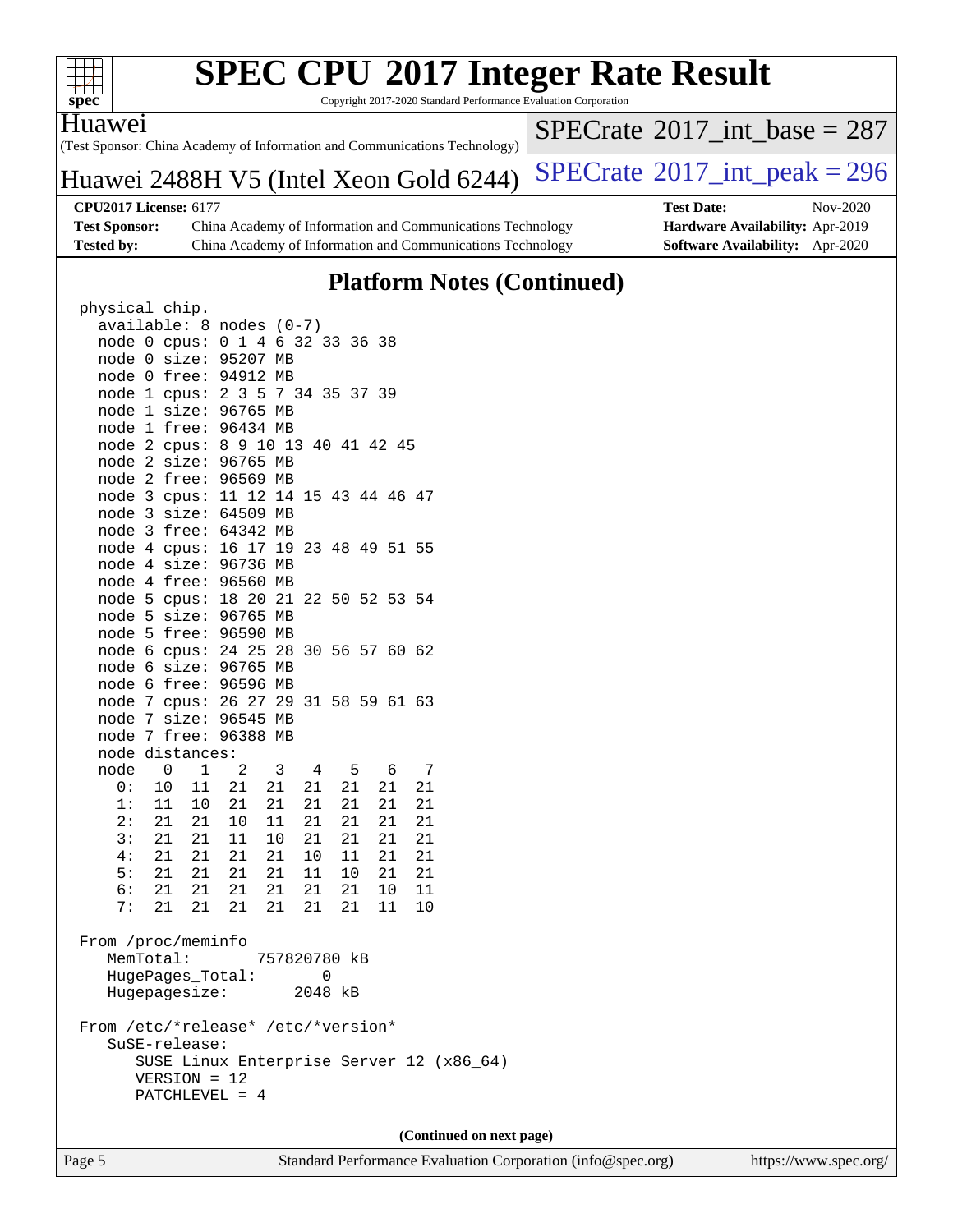

Page 6 Standard Performance Evaluation Corporation [\(info@spec.org\)](mailto:info@spec.org) <https://www.spec.org/>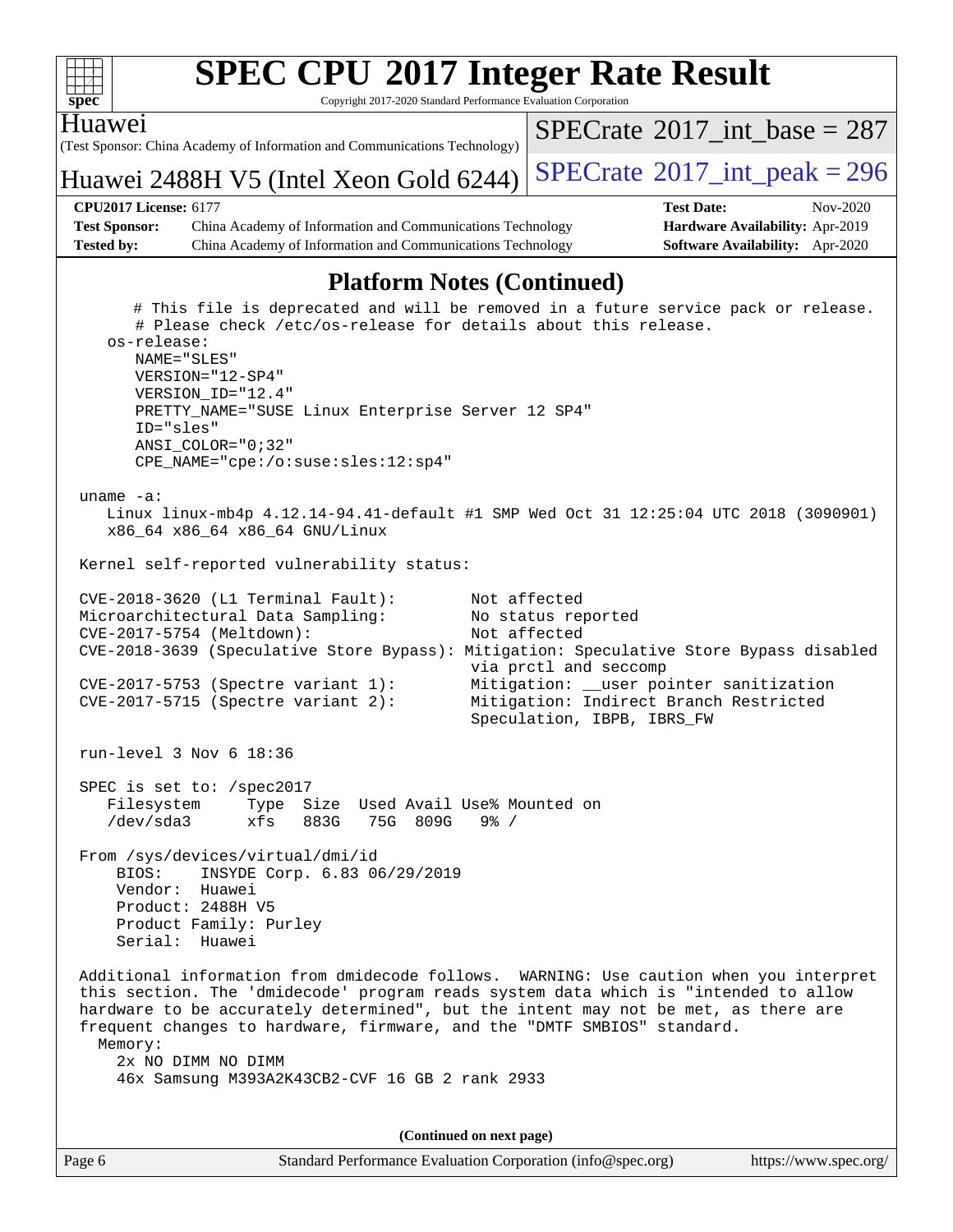

Copyright 2017-2020 Standard Performance Evaluation Corporation

Huawei

(Test Sponsor: China Academy of Information and Communications Technology)

Huawei 2488H V5 (Intel Xeon Gold  $6244$ ) [SPECrate](http://www.spec.org/auto/cpu2017/Docs/result-fields.html#SPECrate2017intpeak)<sup>®</sup>[2017\\_int\\_peak = 2](http://www.spec.org/auto/cpu2017/Docs/result-fields.html#SPECrate2017intpeak)96

 $SPECTate@2017_int\_base = 287$ 

**[Test Sponsor:](http://www.spec.org/auto/cpu2017/Docs/result-fields.html#TestSponsor)** China Academy of Information and Communications Technology **[Hardware Availability:](http://www.spec.org/auto/cpu2017/Docs/result-fields.html#HardwareAvailability)** Apr-2019 **[Tested by:](http://www.spec.org/auto/cpu2017/Docs/result-fields.html#Testedby)** China Academy of Information and Communications Technology **[Software Availability:](http://www.spec.org/auto/cpu2017/Docs/result-fields.html#SoftwareAvailability)** Apr-2020

**[CPU2017 License:](http://www.spec.org/auto/cpu2017/Docs/result-fields.html#CPU2017License)** 6177 **[Test Date:](http://www.spec.org/auto/cpu2017/Docs/result-fields.html#TestDate)** Nov-2020

### **[Platform Notes \(Continued\)](http://www.spec.org/auto/cpu2017/Docs/result-fields.html#PlatformNotes)**

(End of data from sysinfo program)

### **[Compiler Version Notes](http://www.spec.org/auto/cpu2017/Docs/result-fields.html#CompilerVersionNotes)**

Page 7 Standard Performance Evaluation Corporation [\(info@spec.org\)](mailto:info@spec.org) <https://www.spec.org/> ==============================================================================  $C \qquad \qquad \vert \quad 502.\text{gcc\_r}(\text{peak})$ ------------------------------------------------------------------------------ Intel(R) C Compiler for applications running on IA-32, Version 2021.1 NextGen Build 20200304 Copyright (C) 1985-2020 Intel Corporation. All rights reserved. ------------------------------------------------------------------------------ ============================================================================== C | 500.perlbench\_r(base) 502.gcc\_r(base) 505.mcf\_r(base, peak) |  $525.x264_r(base, peak) 557.xz_r(base)$ ------------------------------------------------------------------------------ Intel(R) C Compiler for applications running on Intel(R) 64, Version 2021.1 NextGen Build 20200304 Copyright (C) 1985-2020 Intel Corporation. All rights reserved. ------------------------------------------------------------------------------ ==============================================================================  $C \qquad | \quad 557.xz_r(\text{peak})$ ------------------------------------------------------------------------------ Intel(R) C Compiler for applications running on Intel(R) 64, Version 2021.1 NextGen Build 20200304 Copyright (C) 1985-2020 Intel Corporation. All rights reserved. icc (NextGen): command line warning #10430: Unsupported command line options encountered These options as listed are not supported with the compiler selected. For more information, use '-qnextgen-diag'. option list: -no-prec-div ------------------------------------------------------------------------------ ==============================================================================  $C$  | 500.perlbench  $r(\text{peak})$ ------------------------------------------------------------------------------ Intel(R) C Intel(R) 64 Compiler for applications running on Intel(R)  $64$ , Version 19.1.1.217 Build 20200306 Copyright (C) 1985-2020 Intel Corporation. All rights reserved. ------------------------------------------------------------------------------ ==============================================================================  $C \qquad | \quad 502.\text{gcc\_r}(\text{peak})$ ------------------------------------------------------------------------------ **(Continued on next page)**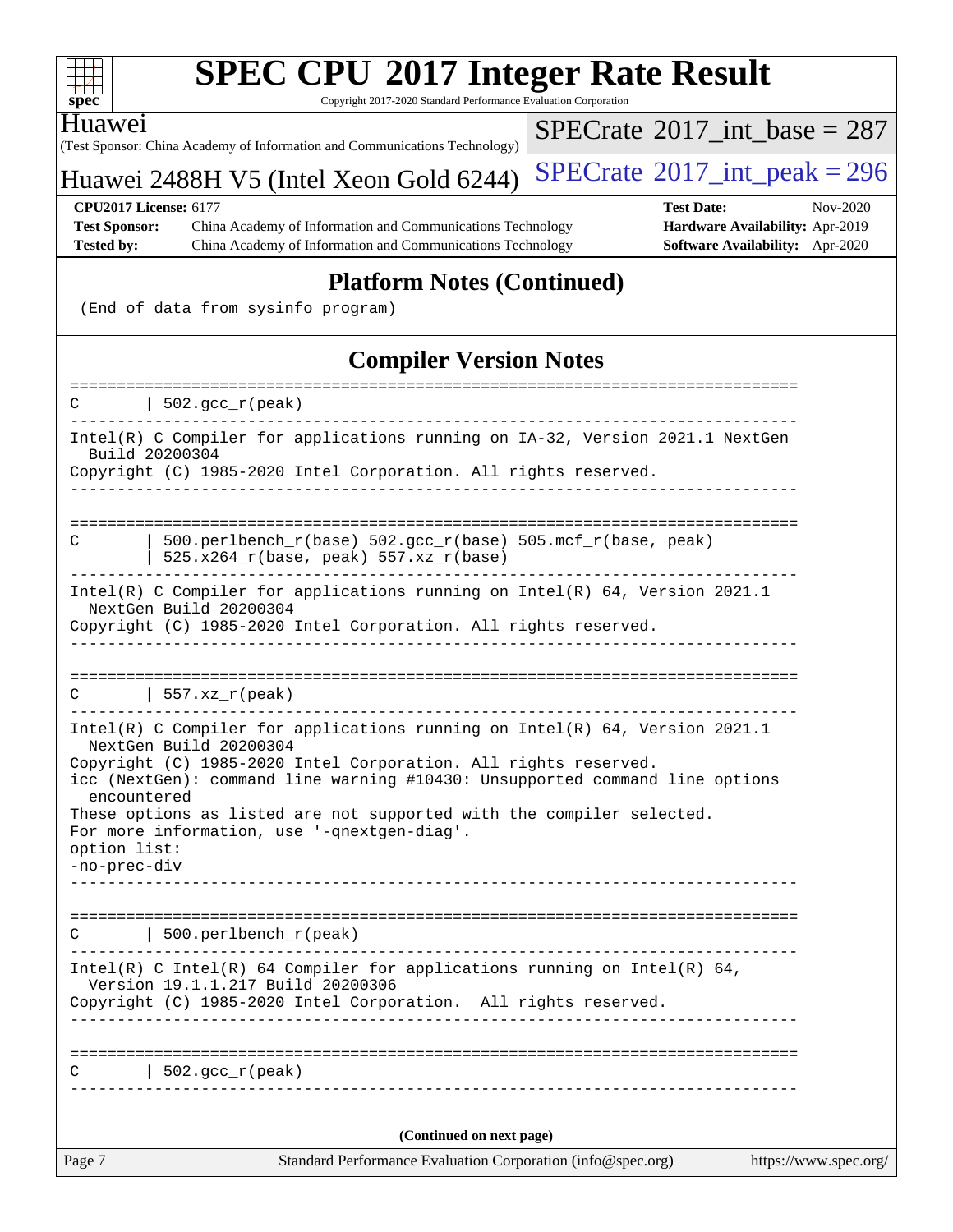| $\mathbf{Spec}^*$ | <b>SPEC CPU®2017 Integer Rate Result</b><br>Copyright 2017-2020 Standard Performance Evaluation Corporation                                                                                                                                                                                                                                                                                                                     |                                             |                                                                                |
|-------------------|---------------------------------------------------------------------------------------------------------------------------------------------------------------------------------------------------------------------------------------------------------------------------------------------------------------------------------------------------------------------------------------------------------------------------------|---------------------------------------------|--------------------------------------------------------------------------------|
| Huawei            | (Test Sponsor: China Academy of Information and Communications Technology)                                                                                                                                                                                                                                                                                                                                                      | $SPECrate^{\circledast}2017$ int base = 287 |                                                                                |
|                   | Huawei 2488H V5 (Intel Xeon Gold 6244)                                                                                                                                                                                                                                                                                                                                                                                          | $SPECrate^{\circ}2017\_int\_peak = 296$     |                                                                                |
| <b>Tested by:</b> | <b>CPU2017 License: 6177</b><br><b>Test Sponsor:</b><br>China Academy of Information and Communications Technology<br>China Academy of Information and Communications Technology                                                                                                                                                                                                                                                | <b>Test Date:</b>                           | Nov-2020<br>Hardware Availability: Apr-2019<br>Software Availability: Apr-2020 |
|                   | <b>Compiler Version Notes (Continued)</b>                                                                                                                                                                                                                                                                                                                                                                                       |                                             |                                                                                |
|                   | Intel(R) C Compiler for applications running on IA-32, Version 2021.1 NextGen<br>Build 20200304<br>Copyright (C) 1985-2020 Intel Corporation. All rights reserved.                                                                                                                                                                                                                                                              |                                             |                                                                                |
| C                 | 500.perlbench_r(base) 502.gcc_r(base) 505.mcf_r(base, peak)<br>525.x264_r(base, peak) 557.xz_r(base)                                                                                                                                                                                                                                                                                                                            |                                             |                                                                                |
|                   | Intel(R) C Compiler for applications running on Intel(R) 64, Version 2021.1<br>NextGen Build 20200304<br>Copyright (C) 1985-2020 Intel Corporation. All rights reserved.                                                                                                                                                                                                                                                        |                                             |                                                                                |
|                   | $\vert$ 557.xz_r(peak)                                                                                                                                                                                                                                                                                                                                                                                                          |                                             |                                                                                |
|                   | Intel(R) C Compiler for applications running on Intel(R) 64, Version 2021.1<br>NextGen Build 20200304<br>Copyright (C) 1985-2020 Intel Corporation. All rights reserved.<br>icc (NextGen): command line warning #10430: Unsupported command line options<br>encountered<br>These options as listed are not supported with the compiler selected.<br>For more information, use '-qnextgen-diag'.<br>option list:<br>-no-prec-div |                                             |                                                                                |
| C                 | $\vert$ 500.perlbench_r(peak)                                                                                                                                                                                                                                                                                                                                                                                                   |                                             |                                                                                |
|                   | Intel(R) C Intel(R) 64 Compiler for applications running on Intel(R) 64,<br>Version 19.1.1.217 Build 20200306<br>Copyright (C) 1985-2020 Intel Corporation. All rights reserved.                                                                                                                                                                                                                                                |                                             |                                                                                |
| С                 | $\vert$ 502.gcc_r(peak)                                                                                                                                                                                                                                                                                                                                                                                                         |                                             |                                                                                |
|                   | Intel(R) C Compiler for applications running on IA-32, Version 2021.1 NextGen<br>Build 20200304<br>Copyright (C) 1985-2020 Intel Corporation. All rights reserved.                                                                                                                                                                                                                                                              |                                             |                                                                                |
| C                 | 500.perlbench_r(base) 502.gcc_r(base) 505.mcf_r(base, peak)<br>525.x264_r(base, peak) 557.xz_r(base)                                                                                                                                                                                                                                                                                                                            |                                             |                                                                                |
| Page 8            | (Continued on next page)<br>Standard Performance Evaluation Corporation (info@spec.org)                                                                                                                                                                                                                                                                                                                                         |                                             | https://www.spec.org/                                                          |
|                   |                                                                                                                                                                                                                                                                                                                                                                                                                                 |                                             |                                                                                |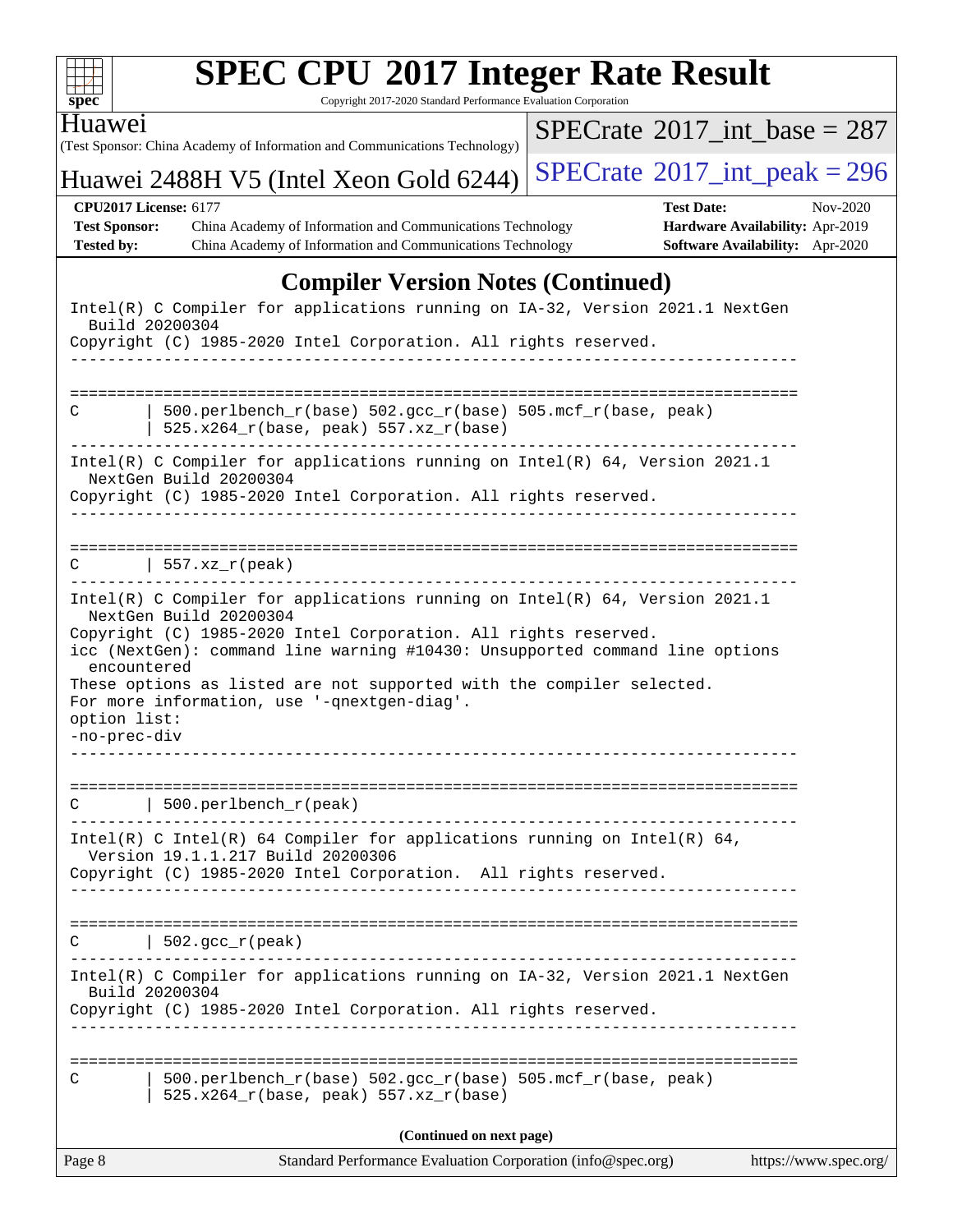| v.<br>н |  |  |  |  |  |  |  |
|---------|--|--|--|--|--|--|--|

Huawei

# **[SPEC CPU](http://www.spec.org/auto/cpu2017/Docs/result-fields.html#SPECCPU2017IntegerRateResult)[2017 Integer Rate Result](http://www.spec.org/auto/cpu2017/Docs/result-fields.html#SPECCPU2017IntegerRateResult)**

Copyright 2017-2020 Standard Performance Evaluation Corporation

(Test Sponsor: China Academy of Information and Communications Technology)

 $SPECrate$ <sup>®</sup>[2017\\_int\\_base =](http://www.spec.org/auto/cpu2017/Docs/result-fields.html#SPECrate2017intbase) 287

Huawei 2488H V5 (Intel Xeon Gold  $6244$ ) [SPECrate](http://www.spec.org/auto/cpu2017/Docs/result-fields.html#SPECrate2017intpeak)<sup>®</sup>[2017\\_int\\_peak = 2](http://www.spec.org/auto/cpu2017/Docs/result-fields.html#SPECrate2017intpeak)96

**[Test Sponsor:](http://www.spec.org/auto/cpu2017/Docs/result-fields.html#TestSponsor)** China Academy of Information and Communications Technology **[Hardware Availability:](http://www.spec.org/auto/cpu2017/Docs/result-fields.html#HardwareAvailability)** Apr-2019 **[Tested by:](http://www.spec.org/auto/cpu2017/Docs/result-fields.html#Testedby)** China Academy of Information and Communications Technology **[Software Availability:](http://www.spec.org/auto/cpu2017/Docs/result-fields.html#SoftwareAvailability)** Apr-2020

**[CPU2017 License:](http://www.spec.org/auto/cpu2017/Docs/result-fields.html#CPU2017License)** 6177 **[Test Date:](http://www.spec.org/auto/cpu2017/Docs/result-fields.html#TestDate)** Nov-2020

### **[Compiler Version Notes \(Continued\)](http://www.spec.org/auto/cpu2017/Docs/result-fields.html#CompilerVersionNotes)**

| Page 9                                      | Standard Performance Evaluation Corporation (info@spec.org)                                                                                                                                                                                              | https://www.spec.org/ |
|---------------------------------------------|----------------------------------------------------------------------------------------------------------------------------------------------------------------------------------------------------------------------------------------------------------|-----------------------|
|                                             | (Continued on next page)                                                                                                                                                                                                                                 |                       |
| С                                           | $557. xz_r (peak)$                                                                                                                                                                                                                                       |                       |
|                                             | Copyright (C) 1985-2020 Intel Corporation. All rights reserved.                                                                                                                                                                                          |                       |
|                                             | Intel(R) C Compiler for applications running on Intel(R) 64, Version 2021.1<br>NextGen Build 20200304                                                                                                                                                    |                       |
| C                                           | 500.perlbench_r(base) 502.gcc_r(base) 505.mcf_r(base, peak)<br>$525.x264_r(base, peak) 557.xz_r(base)$                                                                                                                                                   |                       |
|                                             | Build 20200304<br>Copyright (C) 1985-2020 Intel Corporation. All rights reserved.                                                                                                                                                                        |                       |
|                                             | Intel(R) C Compiler for applications running on IA-32, Version 2021.1 NextGen                                                                                                                                                                            |                       |
|                                             | $C$   502.gcc_r(peak)                                                                                                                                                                                                                                    |                       |
|                                             | Intel(R) C Intel(R) 64 Compiler for applications running on Intel(R) 64,<br>Version 19.1.1.217 Build 20200306<br>Copyright (C) 1985-2020 Intel Corporation. All rights reserved.<br>---------------------------------                                    |                       |
|                                             | $\text{C}$   500.perlbench_r(peak)<br>_____________________________                                                                                                                                                                                      |                       |
|                                             |                                                                                                                                                                                                                                                          |                       |
| encountered<br>option list:<br>-no-prec-div | These options as listed are not supported with the compiler selected.<br>For more information, use '-qnextgen-diag'.                                                                                                                                     |                       |
|                                             | Intel(R) C Compiler for applications running on Intel(R) 64, Version 2021.1<br>NextGen Build 20200304<br>Copyright (C) 1985-2020 Intel Corporation. All rights reserved.<br>icc (NextGen): command line warning #10430: Unsupported command line options |                       |
| C                                           | 557.xz_r(peak)                                                                                                                                                                                                                                           |                       |
|                                             |                                                                                                                                                                                                                                                          |                       |
|                                             | NextGen Build 20200304<br>Copyright (C) 1985-2020 Intel Corporation. All rights reserved.                                                                                                                                                                |                       |
|                                             | Intel(R) C Compiler for applications running on Intel(R) $64$ , Version 2021.1                                                                                                                                                                           |                       |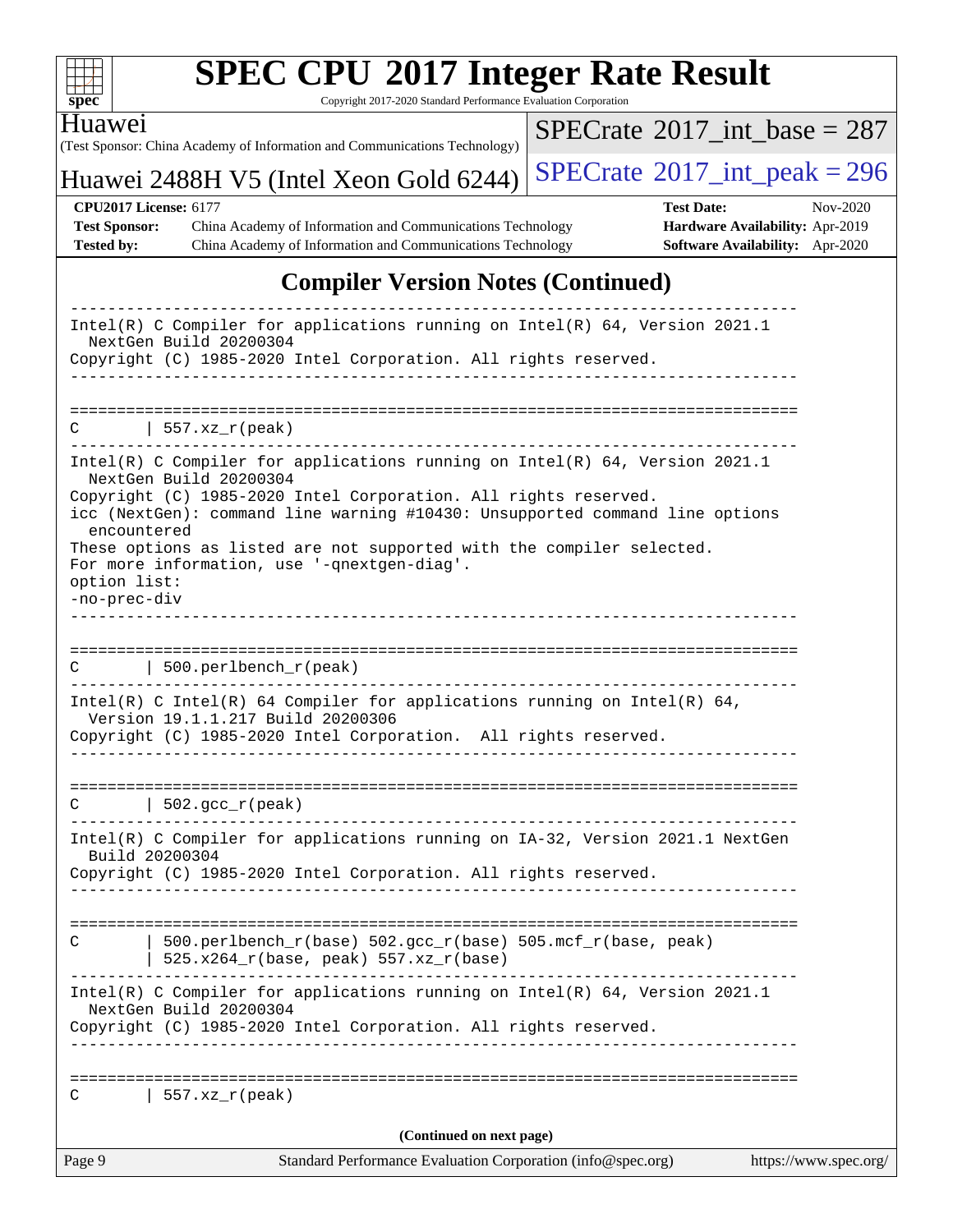| u<br>۳ |  |  |  |  |  |  |  |  |
|--------|--|--|--|--|--|--|--|--|

Copyright 2017-2020 Standard Performance Evaluation Corporation

(Test Sponsor: China Academy of Information and Communications Technology) Huawei

 $SPECrate$ <sup>®</sup>[2017\\_int\\_base =](http://www.spec.org/auto/cpu2017/Docs/result-fields.html#SPECrate2017intbase) 287

### Huawei 2488H V5 (Intel Xeon Gold 6244) [SPECrate](http://www.spec.org/auto/cpu2017/Docs/result-fields.html#SPECrate2017intpeak)®[2017\\_int\\_peak = 2](http://www.spec.org/auto/cpu2017/Docs/result-fields.html#SPECrate2017intpeak)96

**[CPU2017 License:](http://www.spec.org/auto/cpu2017/Docs/result-fields.html#CPU2017License)** 6177 **[Test Date:](http://www.spec.org/auto/cpu2017/Docs/result-fields.html#TestDate)** Nov-2020 **[Test Sponsor:](http://www.spec.org/auto/cpu2017/Docs/result-fields.html#TestSponsor)** China Academy of Information and Communications Technology **[Hardware Availability:](http://www.spec.org/auto/cpu2017/Docs/result-fields.html#HardwareAvailability)** Apr-2019 **[Tested by:](http://www.spec.org/auto/cpu2017/Docs/result-fields.html#Testedby)** China Academy of Information and Communications Technology **[Software Availability:](http://www.spec.org/auto/cpu2017/Docs/result-fields.html#SoftwareAvailability)** Apr-2020

### **[Compiler Version Notes \(Continued\)](http://www.spec.org/auto/cpu2017/Docs/result-fields.html#CompilerVersionNotes)**

| Intel(R) C Compiler for applications running on Intel(R) 64, Version 2021.1<br>NextGen Build 20200304                                           |  |  |  |  |  |  |  |  |  |
|-------------------------------------------------------------------------------------------------------------------------------------------------|--|--|--|--|--|--|--|--|--|
| Copyright (C) 1985-2020 Intel Corporation. All rights reserved.<br>icc (NextGen): command line warning #10430: Unsupported command line options |  |  |  |  |  |  |  |  |  |
| encountered                                                                                                                                     |  |  |  |  |  |  |  |  |  |
| These options as listed are not supported with the compiler selected.<br>For more information, use '-qnextgen-diag'.                            |  |  |  |  |  |  |  |  |  |
| option list:                                                                                                                                    |  |  |  |  |  |  |  |  |  |
| -no-prec-div                                                                                                                                    |  |  |  |  |  |  |  |  |  |
|                                                                                                                                                 |  |  |  |  |  |  |  |  |  |
| 500.perlbench_r(peak)<br>C.                                                                                                                     |  |  |  |  |  |  |  |  |  |
| Intel(R) C Intel(R) 64 Compiler for applications running on Intel(R) 64,<br>Version 19.1.1.217 Build 20200306                                   |  |  |  |  |  |  |  |  |  |
| Copyright (C) 1985-2020 Intel Corporation. All rights reserved.                                                                                 |  |  |  |  |  |  |  |  |  |
|                                                                                                                                                 |  |  |  |  |  |  |  |  |  |
| 520.omnetpp_r(base, peak) 523.xalancbmk_r(base, peak)<br>$C++$                                                                                  |  |  |  |  |  |  |  |  |  |
| 531.deepsjeng_r(base, peak) 541.leela_r(base, peak)                                                                                             |  |  |  |  |  |  |  |  |  |
| Intel(R) $C++$ Compiler for applications running on Intel(R) 64, Version 2021.1                                                                 |  |  |  |  |  |  |  |  |  |
| NextGen Build 20200304<br>Copyright (C) 1985-2020 Intel Corporation. All rights reserved.                                                       |  |  |  |  |  |  |  |  |  |
|                                                                                                                                                 |  |  |  |  |  |  |  |  |  |
| Fortran   $548$ . exchange $2_r$ (base, peak)                                                                                                   |  |  |  |  |  |  |  |  |  |
| $Intel(R)$ Fortran Intel(R) 64 Compiler for applications running on Intel(R)                                                                    |  |  |  |  |  |  |  |  |  |
| 64, Version 19.1.1.217 Build 20200306<br>Copyright (C) 1985-2020 Intel Corporation. All rights reserved.                                        |  |  |  |  |  |  |  |  |  |
|                                                                                                                                                 |  |  |  |  |  |  |  |  |  |
|                                                                                                                                                 |  |  |  |  |  |  |  |  |  |
| <b>Base Compiler Invocation</b>                                                                                                                 |  |  |  |  |  |  |  |  |  |
| C benchmarks:<br>icc                                                                                                                            |  |  |  |  |  |  |  |  |  |
| $C_{++}$ benchmarks:                                                                                                                            |  |  |  |  |  |  |  |  |  |

[icpc](http://www.spec.org/cpu2017/results/res2020q4/cpu2017-20201107-24342.flags.html#user_CXXbase_intel_icpc_c510b6838c7f56d33e37e94d029a35b4a7bccf4766a728ee175e80a419847e808290a9b78be685c44ab727ea267ec2f070ec5dc83b407c0218cded6866a35d07)

**(Continued on next page)**

Page 10 Standard Performance Evaluation Corporation [\(info@spec.org\)](mailto:info@spec.org) <https://www.spec.org/>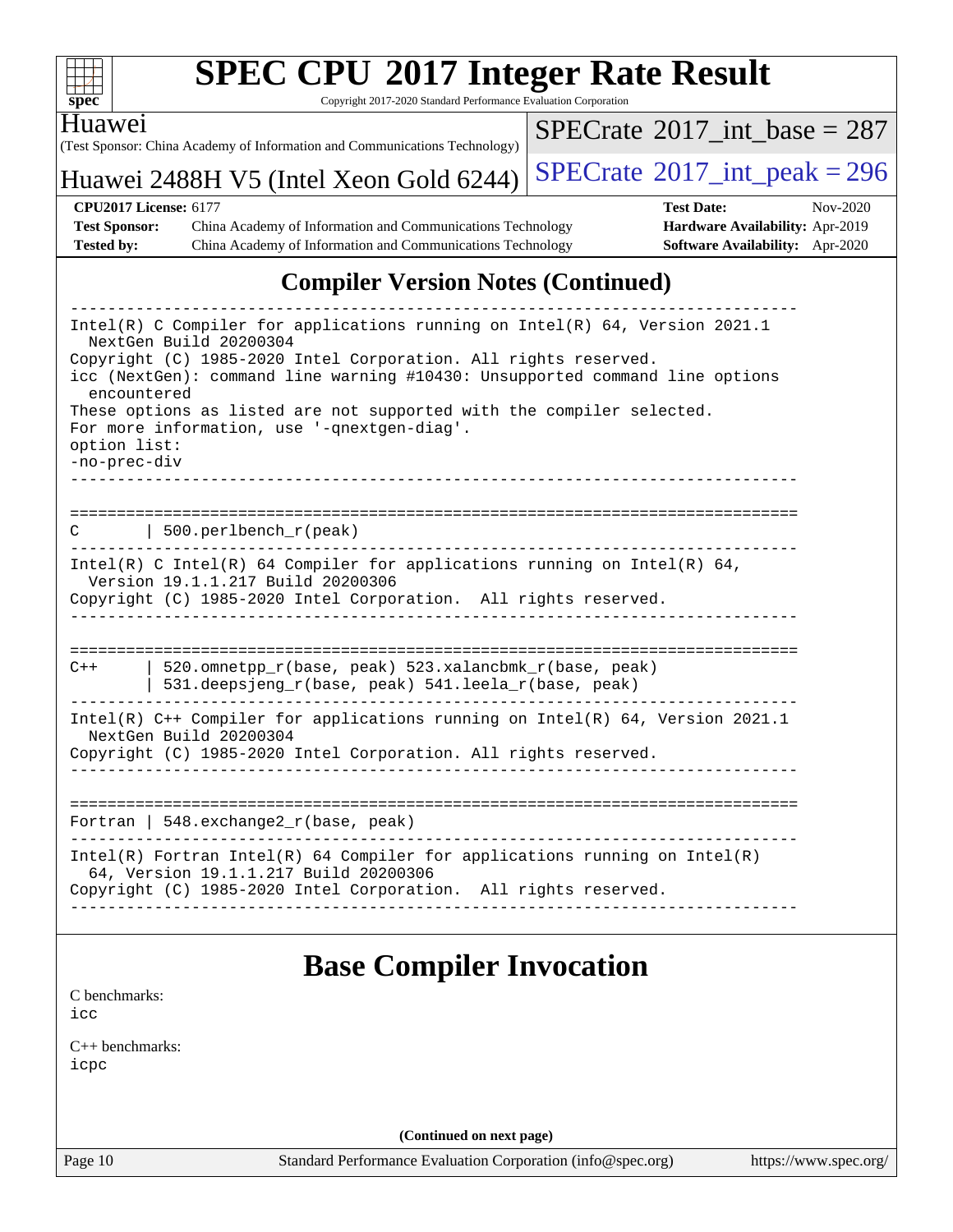

Copyright 2017-2020 Standard Performance Evaluation Corporation

#### Huawei

(Test Sponsor: China Academy of Information and Communications Technology)

Huawei 2488H V5 (Intel Xeon Gold  $6244$ ) [SPECrate](http://www.spec.org/auto/cpu2017/Docs/result-fields.html#SPECrate2017intpeak)<sup>®</sup>[2017\\_int\\_peak = 2](http://www.spec.org/auto/cpu2017/Docs/result-fields.html#SPECrate2017intpeak)96

 $SPECTate$ <sup>®</sup>[2017\\_int\\_base =](http://www.spec.org/auto/cpu2017/Docs/result-fields.html#SPECrate2017intbase) 287

**[Test Sponsor:](http://www.spec.org/auto/cpu2017/Docs/result-fields.html#TestSponsor)** China Academy of Information and Communications Technology **[Hardware Availability:](http://www.spec.org/auto/cpu2017/Docs/result-fields.html#HardwareAvailability)** Apr-2019 **[Tested by:](http://www.spec.org/auto/cpu2017/Docs/result-fields.html#Testedby)** China Academy of Information and Communications Technology **[Software Availability:](http://www.spec.org/auto/cpu2017/Docs/result-fields.html#SoftwareAvailability)** Apr-2020

**[CPU2017 License:](http://www.spec.org/auto/cpu2017/Docs/result-fields.html#CPU2017License)** 6177 **[Test Date:](http://www.spec.org/auto/cpu2017/Docs/result-fields.html#TestDate)** Nov-2020

### **[Base Compiler Invocation \(Continued\)](http://www.spec.org/auto/cpu2017/Docs/result-fields.html#BaseCompilerInvocation)**

[Fortran benchmarks](http://www.spec.org/auto/cpu2017/Docs/result-fields.html#Fortranbenchmarks): [ifort](http://www.spec.org/cpu2017/results/res2020q4/cpu2017-20201107-24342.flags.html#user_FCbase_intel_ifort_8111460550e3ca792625aed983ce982f94888b8b503583aa7ba2b8303487b4d8a21a13e7191a45c5fd58ff318f48f9492884d4413fa793fd88dd292cad7027ca)

**[Base Portability Flags](http://www.spec.org/auto/cpu2017/Docs/result-fields.html#BasePortabilityFlags)**

 500.perlbench\_r: [-DSPEC\\_LP64](http://www.spec.org/cpu2017/results/res2020q4/cpu2017-20201107-24342.flags.html#b500.perlbench_r_basePORTABILITY_DSPEC_LP64) [-DSPEC\\_LINUX\\_X64](http://www.spec.org/cpu2017/results/res2020q4/cpu2017-20201107-24342.flags.html#b500.perlbench_r_baseCPORTABILITY_DSPEC_LINUX_X64) 502.gcc\_r: [-DSPEC\\_LP64](http://www.spec.org/cpu2017/results/res2020q4/cpu2017-20201107-24342.flags.html#suite_basePORTABILITY502_gcc_r_DSPEC_LP64) 505.mcf\_r: [-DSPEC\\_LP64](http://www.spec.org/cpu2017/results/res2020q4/cpu2017-20201107-24342.flags.html#suite_basePORTABILITY505_mcf_r_DSPEC_LP64) 520.omnetpp\_r: [-DSPEC\\_LP64](http://www.spec.org/cpu2017/results/res2020q4/cpu2017-20201107-24342.flags.html#suite_basePORTABILITY520_omnetpp_r_DSPEC_LP64) 523.xalancbmk\_r: [-DSPEC\\_LP64](http://www.spec.org/cpu2017/results/res2020q4/cpu2017-20201107-24342.flags.html#suite_basePORTABILITY523_xalancbmk_r_DSPEC_LP64) [-DSPEC\\_LINUX](http://www.spec.org/cpu2017/results/res2020q4/cpu2017-20201107-24342.flags.html#b523.xalancbmk_r_baseCXXPORTABILITY_DSPEC_LINUX) 525.x264\_r: [-DSPEC\\_LP64](http://www.spec.org/cpu2017/results/res2020q4/cpu2017-20201107-24342.flags.html#suite_basePORTABILITY525_x264_r_DSPEC_LP64) 531.deepsjeng\_r: [-DSPEC\\_LP64](http://www.spec.org/cpu2017/results/res2020q4/cpu2017-20201107-24342.flags.html#suite_basePORTABILITY531_deepsjeng_r_DSPEC_LP64) 541.leela\_r: [-DSPEC\\_LP64](http://www.spec.org/cpu2017/results/res2020q4/cpu2017-20201107-24342.flags.html#suite_basePORTABILITY541_leela_r_DSPEC_LP64) 548.exchange2\_r: [-DSPEC\\_LP64](http://www.spec.org/cpu2017/results/res2020q4/cpu2017-20201107-24342.flags.html#suite_basePORTABILITY548_exchange2_r_DSPEC_LP64) 557.xz\_r: [-DSPEC\\_LP64](http://www.spec.org/cpu2017/results/res2020q4/cpu2017-20201107-24342.flags.html#suite_basePORTABILITY557_xz_r_DSPEC_LP64)

### **[Base Optimization Flags](http://www.spec.org/auto/cpu2017/Docs/result-fields.html#BaseOptimizationFlags)**

#### [C benchmarks](http://www.spec.org/auto/cpu2017/Docs/result-fields.html#Cbenchmarks):

```
-m64 -qnextgen -std=c11
-Wl,-plugin-opt=-x86-branches-within-32B-boundaries -Wl,-z,muldefs
-xCORE-AVX512 -O3 -ffast-math -flto -mfpmath=sse -funroll-loops
-fuse-ld=gold -qopt-mem-layout-trans=4
-L/opt/intel/compilers_and_libraries_2020.1.217/linux/compiler/lib/intel64_lin
-lqkmalloc
```
[C++ benchmarks:](http://www.spec.org/auto/cpu2017/Docs/result-fields.html#CXXbenchmarks)

```
-m64 -qnextgen -Wl,-plugin-opt=-x86-branches-within-32B-boundaries
-Wl,-z,muldefs -xCORE-AVX512 -O3 -ffast-math -flto -mfpmath=sse
-funroll-loops -fuse-ld=gold -qopt-mem-layout-trans=4
-L/opt/intel/compilers_and_libraries_2020.1.217/linux/compiler/lib/intel64_lin
-lqkmalloc
```
#### [Fortran benchmarks](http://www.spec.org/auto/cpu2017/Docs/result-fields.html#Fortranbenchmarks):

```
-m64 -Wl,-plugin-opt=-x86-branches-within-32B-boundaries -Wl,-z,muldefs
-xCORE-AVX512 -O3 -ipo -no-prec-div -qopt-mem-layout-trans=4
-nostandard-realloc-lhs -align array32byte -auto
-mbranches-within-32B-boundaries
-L/opt/intel/compilers_and_libraries_2020.1.217/linux/compiler/lib/intel64_lin
-lqkmalloc
```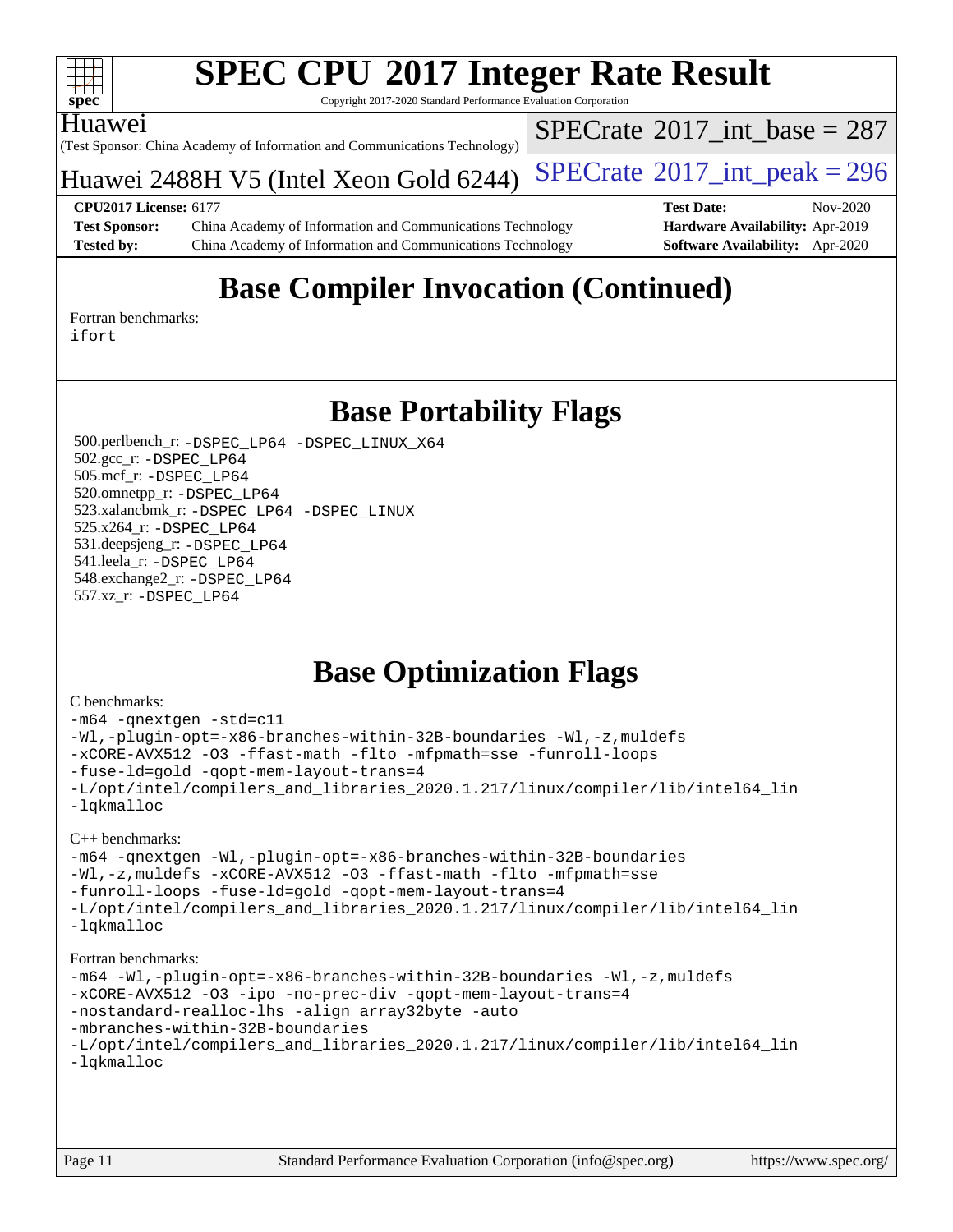| v.<br>н |  |  |  |  |  |  |  |
|---------|--|--|--|--|--|--|--|

Copyright 2017-2020 Standard Performance Evaluation Corporation

#### Huawei

(Test Sponsor: China Academy of Information and Communications Technology)

Huawei 2488H V5 (Intel Xeon Gold  $6244$ ) [SPECrate](http://www.spec.org/auto/cpu2017/Docs/result-fields.html#SPECrate2017intpeak)<sup>®</sup>[2017\\_int\\_peak = 2](http://www.spec.org/auto/cpu2017/Docs/result-fields.html#SPECrate2017intpeak)96

 $SPECTate$ <sup>®</sup>[2017\\_int\\_base =](http://www.spec.org/auto/cpu2017/Docs/result-fields.html#SPECrate2017intbase) 287

**[Test Sponsor:](http://www.spec.org/auto/cpu2017/Docs/result-fields.html#TestSponsor)** China Academy of Information and Communications Technology **[Hardware Availability:](http://www.spec.org/auto/cpu2017/Docs/result-fields.html#HardwareAvailability)** Apr-2019 **[Tested by:](http://www.spec.org/auto/cpu2017/Docs/result-fields.html#Testedby)** China Academy of Information and Communications Technology **[Software Availability:](http://www.spec.org/auto/cpu2017/Docs/result-fields.html#SoftwareAvailability)** Apr-2020

**[CPU2017 License:](http://www.spec.org/auto/cpu2017/Docs/result-fields.html#CPU2017License)** 6177 **[Test Date:](http://www.spec.org/auto/cpu2017/Docs/result-fields.html#TestDate)** Nov-2020

### **[Peak Compiler Invocation](http://www.spec.org/auto/cpu2017/Docs/result-fields.html#PeakCompilerInvocation)**

[C benchmarks](http://www.spec.org/auto/cpu2017/Docs/result-fields.html#Cbenchmarks):

[icc](http://www.spec.org/cpu2017/results/res2020q4/cpu2017-20201107-24342.flags.html#user_CCpeak_intel_icc_66fc1ee009f7361af1fbd72ca7dcefbb700085f36577c54f309893dd4ec40d12360134090235512931783d35fd58c0460139e722d5067c5574d8eaf2b3e37e92)

[C++ benchmarks](http://www.spec.org/auto/cpu2017/Docs/result-fields.html#CXXbenchmarks): [icpc](http://www.spec.org/cpu2017/results/res2020q4/cpu2017-20201107-24342.flags.html#user_CXXpeak_intel_icpc_c510b6838c7f56d33e37e94d029a35b4a7bccf4766a728ee175e80a419847e808290a9b78be685c44ab727ea267ec2f070ec5dc83b407c0218cded6866a35d07)

[Fortran benchmarks:](http://www.spec.org/auto/cpu2017/Docs/result-fields.html#Fortranbenchmarks) [ifort](http://www.spec.org/cpu2017/results/res2020q4/cpu2017-20201107-24342.flags.html#user_FCpeak_intel_ifort_8111460550e3ca792625aed983ce982f94888b8b503583aa7ba2b8303487b4d8a21a13e7191a45c5fd58ff318f48f9492884d4413fa793fd88dd292cad7027ca)

### **[Peak Portability Flags](http://www.spec.org/auto/cpu2017/Docs/result-fields.html#PeakPortabilityFlags)**

 500.perlbench\_r: [-DSPEC\\_LP64](http://www.spec.org/cpu2017/results/res2020q4/cpu2017-20201107-24342.flags.html#b500.perlbench_r_peakPORTABILITY_DSPEC_LP64) [-DSPEC\\_LINUX\\_X64](http://www.spec.org/cpu2017/results/res2020q4/cpu2017-20201107-24342.flags.html#b500.perlbench_r_peakCPORTABILITY_DSPEC_LINUX_X64) 502.gcc\_r: [-D\\_FILE\\_OFFSET\\_BITS=64](http://www.spec.org/cpu2017/results/res2020q4/cpu2017-20201107-24342.flags.html#user_peakPORTABILITY502_gcc_r_file_offset_bits_64_5ae949a99b284ddf4e95728d47cb0843d81b2eb0e18bdfe74bbf0f61d0b064f4bda2f10ea5eb90e1dcab0e84dbc592acfc5018bc955c18609f94ddb8d550002c) 505.mcf\_r: [-DSPEC\\_LP64](http://www.spec.org/cpu2017/results/res2020q4/cpu2017-20201107-24342.flags.html#suite_peakPORTABILITY505_mcf_r_DSPEC_LP64) 520.omnetpp\_r: [-DSPEC\\_LP64](http://www.spec.org/cpu2017/results/res2020q4/cpu2017-20201107-24342.flags.html#suite_peakPORTABILITY520_omnetpp_r_DSPEC_LP64) 523.xalancbmk\_r: [-DSPEC\\_LP64](http://www.spec.org/cpu2017/results/res2020q4/cpu2017-20201107-24342.flags.html#suite_peakPORTABILITY523_xalancbmk_r_DSPEC_LP64) [-DSPEC\\_LINUX](http://www.spec.org/cpu2017/results/res2020q4/cpu2017-20201107-24342.flags.html#b523.xalancbmk_r_peakCXXPORTABILITY_DSPEC_LINUX) 525.x264\_r: [-DSPEC\\_LP64](http://www.spec.org/cpu2017/results/res2020q4/cpu2017-20201107-24342.flags.html#suite_peakPORTABILITY525_x264_r_DSPEC_LP64) 531.deepsjeng\_r: [-DSPEC\\_LP64](http://www.spec.org/cpu2017/results/res2020q4/cpu2017-20201107-24342.flags.html#suite_peakPORTABILITY531_deepsjeng_r_DSPEC_LP64) 541.leela\_r: [-DSPEC\\_LP64](http://www.spec.org/cpu2017/results/res2020q4/cpu2017-20201107-24342.flags.html#suite_peakPORTABILITY541_leela_r_DSPEC_LP64) 548.exchange2\_r: [-DSPEC\\_LP64](http://www.spec.org/cpu2017/results/res2020q4/cpu2017-20201107-24342.flags.html#suite_peakPORTABILITY548_exchange2_r_DSPEC_LP64) 557.xz\_r: [-DSPEC\\_LP64](http://www.spec.org/cpu2017/results/res2020q4/cpu2017-20201107-24342.flags.html#suite_peakPORTABILITY557_xz_r_DSPEC_LP64)

### **[Peak Optimization Flags](http://www.spec.org/auto/cpu2017/Docs/result-fields.html#PeakOptimizationFlags)**

[C benchmarks](http://www.spec.org/auto/cpu2017/Docs/result-fields.html#Cbenchmarks):

```
 500.perlbench_r: -Wl,-z,muldefs -prof-gen(pass 1) -prof-use(pass 2)
-xCORE-AVX512 -ipo -O3 -no-prec-div
-qopt-mem-layout-trans=4 -fno-strict-overflow
-mbranches-within-32B-boundaries
-L/opt/intel/compilers_and_libraries_2020.1.217/linux/compiler/lib/intel64_lin
-lqkmalloc
 502.gcc_r: -m32
-L/opt/intel/compilers_and_libraries_2020.1.217/linux/compiler/lib/ia32_lin
-std=gnu89
-Wl,-plugin-opt=-x86-branches-within-32B-boundaries
-Wl,-z,muldefs -fprofile-generate(pass 1)
-fprofile-use=default.profdata(pass 2) -xCORE-AVX512 -flto
-Ofast(pass 1) -O3 -ffast-math -qnextgen -fuse-ld=gold
-qopt-mem-layout-trans=4 -L/usr/local/jemalloc32-5.0.1/
-ljemalloc
                                     (Continued on next page)
```
Page 12 Standard Performance Evaluation Corporation [\(info@spec.org\)](mailto:info@spec.org) <https://www.spec.org/>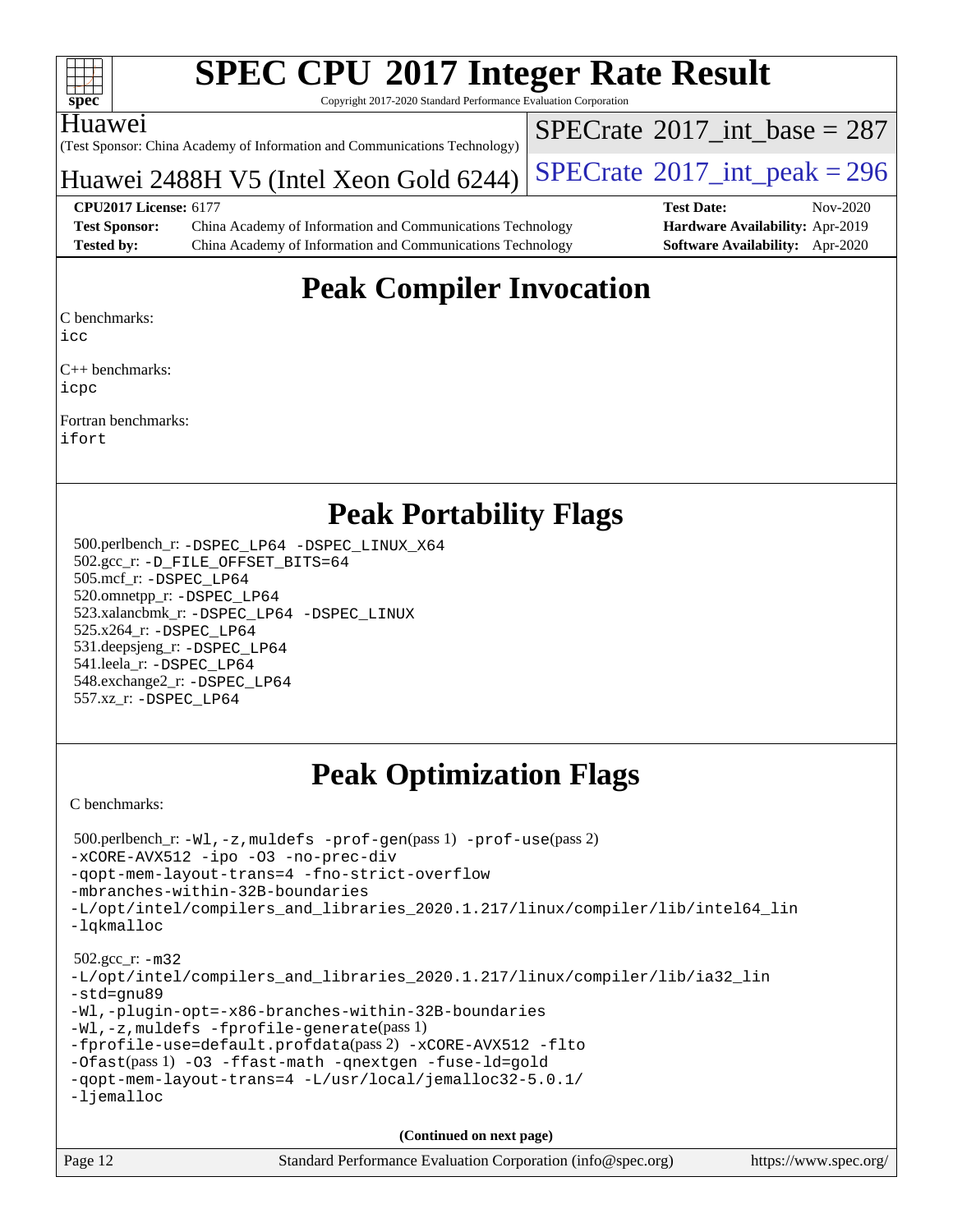

Copyright 2017-2020 Standard Performance Evaluation Corporation

#### Huawei

(Test Sponsor: China Academy of Information and Communications Technology)

 $SPECTate$ <sup>®</sup>[2017\\_int\\_base =](http://www.spec.org/auto/cpu2017/Docs/result-fields.html#SPECrate2017intbase) 287

### Huawei 2488H V5 (Intel Xeon Gold  $6244$ ) [SPECrate](http://www.spec.org/auto/cpu2017/Docs/result-fields.html#SPECrate2017intpeak)<sup>®</sup>[2017\\_int\\_peak = 2](http://www.spec.org/auto/cpu2017/Docs/result-fields.html#SPECrate2017intpeak)96

**[Test Sponsor:](http://www.spec.org/auto/cpu2017/Docs/result-fields.html#TestSponsor)** China Academy of Information and Communications Technology **[Hardware Availability:](http://www.spec.org/auto/cpu2017/Docs/result-fields.html#HardwareAvailability)** Apr-2019 **[Tested by:](http://www.spec.org/auto/cpu2017/Docs/result-fields.html#Testedby)** China Academy of Information and Communications Technology **[Software Availability:](http://www.spec.org/auto/cpu2017/Docs/result-fields.html#SoftwareAvailability)** Apr-2020

**[CPU2017 License:](http://www.spec.org/auto/cpu2017/Docs/result-fields.html#CPU2017License)** 6177 **[Test Date:](http://www.spec.org/auto/cpu2017/Docs/result-fields.html#TestDate)** Nov-2020

## **[Peak Optimization Flags \(Continued\)](http://www.spec.org/auto/cpu2017/Docs/result-fields.html#PeakOptimizationFlags)**

505.mcf\_r: basepeak = yes

 525.x264\_r: [-m64](http://www.spec.org/cpu2017/results/res2020q4/cpu2017-20201107-24342.flags.html#user_peakCCLD525_x264_r_m64-icc) [-qnextgen](http://www.spec.org/cpu2017/results/res2020q4/cpu2017-20201107-24342.flags.html#user_peakCCCOPTIMIZELD525_x264_r_f-qnextgen) [-std=c11](http://www.spec.org/cpu2017/results/res2020q4/cpu2017-20201107-24342.flags.html#user_peakCCLD525_x264_r_std-icc-std_0e1c27790398a4642dfca32ffe6c27b5796f9c2d2676156f2e42c9c44eaad0c049b1cdb667a270c34d979996257aeb8fc440bfb01818dbc9357bd9d174cb8524) [-Wl,-plugin-opt=-x86-branches-within-32B-boundaries](http://www.spec.org/cpu2017/results/res2020q4/cpu2017-20201107-24342.flags.html#user_peakLDFLAGS525_x264_r_f-x86-branches-within-32B-boundaries_0098b4e4317ae60947b7b728078a624952a08ac37a3c797dfb4ffeb399e0c61a9dd0f2f44ce917e9361fb9076ccb15e7824594512dd315205382d84209e912f3) [-Wl,-z,muldefs](http://www.spec.org/cpu2017/results/res2020q4/cpu2017-20201107-24342.flags.html#user_peakEXTRA_LDFLAGS525_x264_r_link_force_multiple1_b4cbdb97b34bdee9ceefcfe54f4c8ea74255f0b02a4b23e853cdb0e18eb4525ac79b5a88067c842dd0ee6996c24547a27a4b99331201badda8798ef8a743f577) [-xCORE-AVX512](http://www.spec.org/cpu2017/results/res2020q4/cpu2017-20201107-24342.flags.html#user_peakCOPTIMIZE525_x264_r_f-xCORE-AVX512) [-flto](http://www.spec.org/cpu2017/results/res2020q4/cpu2017-20201107-24342.flags.html#user_peakCOPTIMIZE525_x264_r_f-flto) [-O3](http://www.spec.org/cpu2017/results/res2020q4/cpu2017-20201107-24342.flags.html#user_peakCOPTIMIZE525_x264_r_f-O3) [-ffast-math](http://www.spec.org/cpu2017/results/res2020q4/cpu2017-20201107-24342.flags.html#user_peakCOPTIMIZE525_x264_r_f-ffast-math) [-fuse-ld=gold](http://www.spec.org/cpu2017/results/res2020q4/cpu2017-20201107-24342.flags.html#user_peakCOPTIMIZE525_x264_r_f-fuse-ld_920b3586e2b8c6e0748b9c84fa9b744736ba725a32cab14ad8f3d4ad28eecb2f59d1144823d2e17006539a88734fe1fc08fc3035f7676166309105a78aaabc32) [-qopt-mem-layout-trans=4](http://www.spec.org/cpu2017/results/res2020q4/cpu2017-20201107-24342.flags.html#user_peakCOPTIMIZE525_x264_r_f-qopt-mem-layout-trans_fa39e755916c150a61361b7846f310bcdf6f04e385ef281cadf3647acec3f0ae266d1a1d22d972a7087a248fd4e6ca390a3634700869573d231a252c784941a8) [-fno-alias](http://www.spec.org/cpu2017/results/res2020q4/cpu2017-20201107-24342.flags.html#user_peakEXTRA_OPTIMIZE525_x264_r_f-no-alias_77dbac10d91cbfe898fbf4a29d1b29b694089caa623bdd1baccc9957d4edbe8d106c0b357e2748a65b44fc9e83d78098bb898077f3fe92f9faf24f7bd4a07ed7) [-L/opt/intel/compilers\\_and\\_libraries\\_2020.1.217/linux/compiler/lib/intel64\\_lin](http://www.spec.org/cpu2017/results/res2020q4/cpu2017-20201107-24342.flags.html#user_peakEXTRA_LIBS525_x264_r_linkpath_57509d35624eba098eea36fbb56f49cc34a0b9ddc7c2cb8d353196fad1bb407d9701613333817233d0b91533f8d621e799f46d56eb6ab807a2c91bcd6c4cd0df) [-lqkmalloc](http://www.spec.org/cpu2017/results/res2020q4/cpu2017-20201107-24342.flags.html#user_peakEXTRA_LIBS525_x264_r_qkmalloc_link_lib_79a818439969f771c6bc311cfd333c00fc099dad35c030f5aab9dda831713d2015205805422f83de8875488a2991c0a156aaa600e1f9138f8fc37004abc96dc5)

 557.xz\_r: [-m64](http://www.spec.org/cpu2017/results/res2020q4/cpu2017-20201107-24342.flags.html#user_peakCCLD557_xz_r_m64-icc) [-qnextgen](http://www.spec.org/cpu2017/results/res2020q4/cpu2017-20201107-24342.flags.html#user_peakCCLD557_xz_r_f-qnextgen) [-std=c11](http://www.spec.org/cpu2017/results/res2020q4/cpu2017-20201107-24342.flags.html#user_peakCCLD557_xz_r_std-icc-std_0e1c27790398a4642dfca32ffe6c27b5796f9c2d2676156f2e42c9c44eaad0c049b1cdb667a270c34d979996257aeb8fc440bfb01818dbc9357bd9d174cb8524) [-Wl,-plugin-opt=-x86-branches-within-32B-boundaries](http://www.spec.org/cpu2017/results/res2020q4/cpu2017-20201107-24342.flags.html#user_peakLDFLAGS557_xz_r_f-x86-branches-within-32B-boundaries_0098b4e4317ae60947b7b728078a624952a08ac37a3c797dfb4ffeb399e0c61a9dd0f2f44ce917e9361fb9076ccb15e7824594512dd315205382d84209e912f3) [-Wl,-z,muldefs](http://www.spec.org/cpu2017/results/res2020q4/cpu2017-20201107-24342.flags.html#user_peakEXTRA_LDFLAGS557_xz_r_link_force_multiple1_b4cbdb97b34bdee9ceefcfe54f4c8ea74255f0b02a4b23e853cdb0e18eb4525ac79b5a88067c842dd0ee6996c24547a27a4b99331201badda8798ef8a743f577) [-xCORE-AVX512](http://www.spec.org/cpu2017/results/res2020q4/cpu2017-20201107-24342.flags.html#user_peakCOPTIMIZE557_xz_r_f-xCORE-AVX512) [-ipo](http://www.spec.org/cpu2017/results/res2020q4/cpu2017-20201107-24342.flags.html#user_peakCOPTIMIZE557_xz_r_f-ipo) [-O3](http://www.spec.org/cpu2017/results/res2020q4/cpu2017-20201107-24342.flags.html#user_peakCOPTIMIZE557_xz_r_f-O3) [-no-prec-div](http://www.spec.org/cpu2017/results/res2020q4/cpu2017-20201107-24342.flags.html#user_peakCOPTIMIZE557_xz_r_f-no-prec-div) [-qopt-mem-layout-trans=4](http://www.spec.org/cpu2017/results/res2020q4/cpu2017-20201107-24342.flags.html#user_peakCOPTIMIZE557_xz_r_f-qopt-mem-layout-trans_fa39e755916c150a61361b7846f310bcdf6f04e385ef281cadf3647acec3f0ae266d1a1d22d972a7087a248fd4e6ca390a3634700869573d231a252c784941a8) [-L/opt/intel/compilers\\_and\\_libraries\\_2020.1.217/linux/compiler/lib/intel64\\_lin](http://www.spec.org/cpu2017/results/res2020q4/cpu2017-20201107-24342.flags.html#user_peakEXTRA_LIBS557_xz_r_linkpath_57509d35624eba098eea36fbb56f49cc34a0b9ddc7c2cb8d353196fad1bb407d9701613333817233d0b91533f8d621e799f46d56eb6ab807a2c91bcd6c4cd0df) [-lqkmalloc](http://www.spec.org/cpu2017/results/res2020q4/cpu2017-20201107-24342.flags.html#user_peakEXTRA_LIBS557_xz_r_qkmalloc_link_lib_79a818439969f771c6bc311cfd333c00fc099dad35c030f5aab9dda831713d2015205805422f83de8875488a2991c0a156aaa600e1f9138f8fc37004abc96dc5)

[C++ benchmarks:](http://www.spec.org/auto/cpu2017/Docs/result-fields.html#CXXbenchmarks)

 $520.$ omnetpp\_r: basepeak = yes

523.xalancbmk\_r: basepeak = yes

531.deepsjeng\_r: basepeak = yes

 $541.$ leela\_r: basepeak = yes

[Fortran benchmarks](http://www.spec.org/auto/cpu2017/Docs/result-fields.html#Fortranbenchmarks):

548.exchange2\_r: basepeak = yes

[The flags files that were used to format this result can be browsed at](tmsearch)

[http://www.spec.org/cpu2017/flags/Intel-ic19.1u1-official-linux64\\_revB.html](http://www.spec.org/cpu2017/flags/Intel-ic19.1u1-official-linux64_revB.html) <http://www.spec.org/cpu2017/flags/CAICT-Platform-Settings-V1.3.html>

[You can also download the XML flags sources by saving the following links:](tmsearch) [http://www.spec.org/cpu2017/flags/Intel-ic19.1u1-official-linux64\\_revB.xml](http://www.spec.org/cpu2017/flags/Intel-ic19.1u1-official-linux64_revB.xml) <http://www.spec.org/cpu2017/flags/CAICT-Platform-Settings-V1.3.xml>